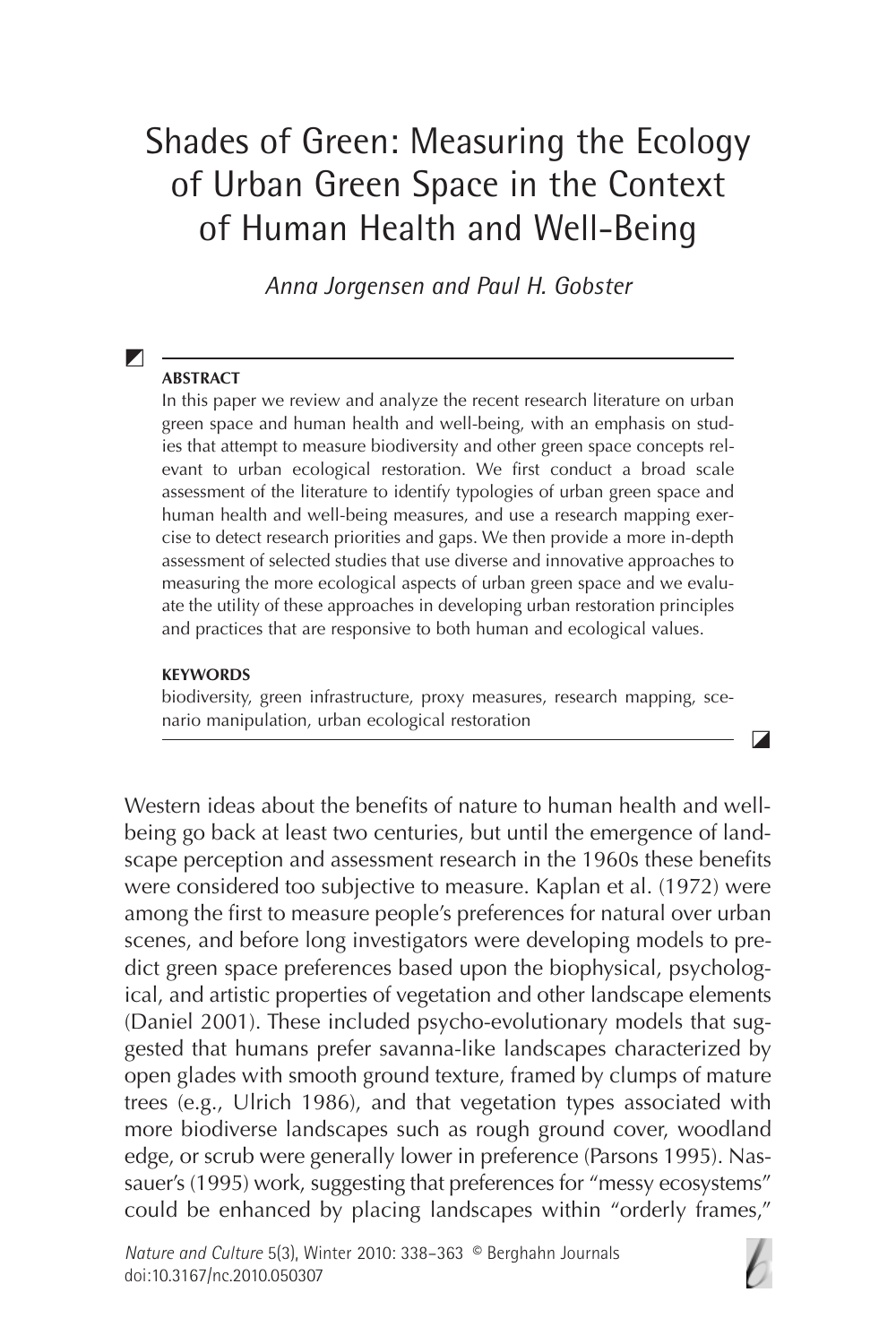helped to move the discussion on beyond the relative merits of scenic as opposed to ecological aesthetics.

Research on urban green spaces and human health and wellbeing has steadily expanded beyond its original focus on landscape preference, and social scientists and public health researchers have been studying how various aspects of human health and well-being are affected by exposure to green spaces (e.g., Bell et al. 2008; Maller et al. 2002; Tzoulas et al. 2007). While the scope of this research has been diverse, the main focus has been on the human side of the equation, to understand the benefits and outcomes that green space has for people measured at psychological, social, and physiological levels of concern. The green side of the equation—the measurement of green space qualities and characteristics—has sometimes also been an important part of this work, but many questions remain about the nature of green space as it relates to human health and well-being (Frumkin 2001, 2006; Velarde et al. 2007). What are the key green space characteristics that generate desired health and well-being outcomes? Do different characteristics of "green" play differential roles with respect to various human benefits? How can an enhanced understanding of these characteristics and their beneficial properties be integrated with other contemporary green space agendas including ecological restoration and the creation of multifunctional green infrastructure?

In this paper we take a first step in addressing these questions by examining how researchers have measured predominantly urban green space in the context of human health and well-being with reference to a broad spectrum of urban green spaces, but especially the more structurally complex and biodiverse natural environments associated with ecological restoration. Our approach relies on an assessment of recent research literature, classifying the types of green space measures that are being used and mapping them with measures of human health and well-being also under consideration.

As well as mapping the green space measures against human health and wellbeing outcomes, we go on to consider how effective these measures are in the context of an inter-disciplinary research context. Green space—open land and its vegetative cover<sup>1</sup>—forms the central part of urban ecosystems. To enhance the function and sustainability of urban ecosystems, ecologists and land managers argue that green space must be more than the mown grass and ornamental tree plantings that typifies managed green space in most cities. But while restoration provides a set of principles and practices for increasing the ecological values of urban green space, those involved in ur-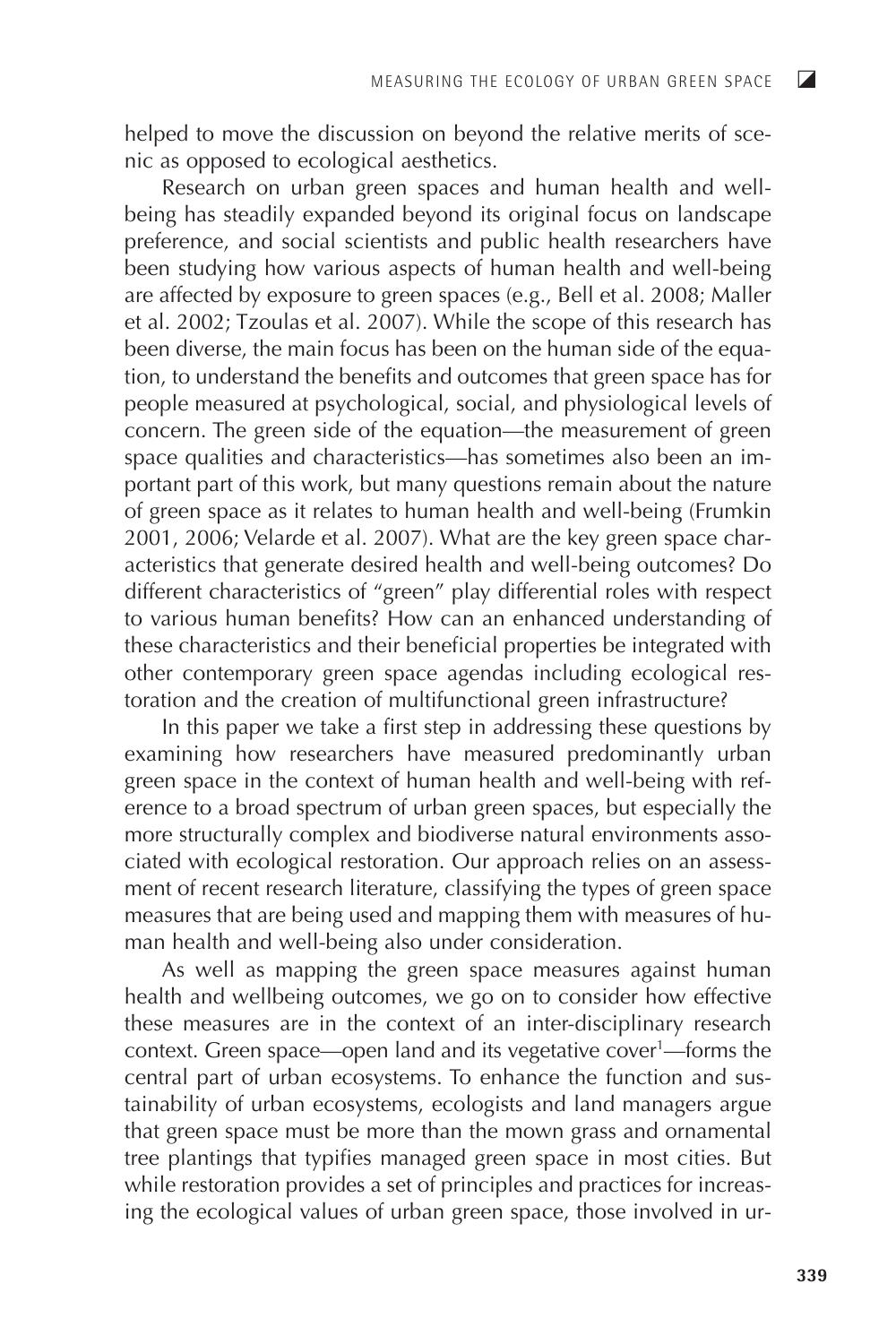ban ecological restoration are becoming increasingly aware of the need to also take into account its social values, including the health and well-being dimension (e.g., Ingram 2008). At the same time, there has been a growing focus on the ecological health of urban systems more generally, and researchers in urban ecology, urban ecological restoration, and other fields have developed concepts and practices for measuring and managing urban land cover to maintain hydrological function, promote air quality, regulate microclimate, sequester carbon, and preserve species and habitat diversity (Nowak and Dwyer 2007; see also Del Tredici this issue). A major obstacle connecting these two lines of research has been the lack of suitable metrics to measure the characteristics of green spaces against the full range of desired human and ecological benefits (e.g., Fry et al. 2009). If urban environments are to deliver the fullest possible range of benefits, it is essential that relevant and meaningful green space measures be found.

Within this problem context, the questions this paper seeks to answer are:

- 1. How is urban green space conceptualized and measured in research directed at human health and well-being?
- 2. How does the use of green space concepts and measures vary according to the particular human benefit and outcome measures under consideration?

While these two questions relate most directly to the quantitative "data" portion of our study and provide a broad picture of the current state of research, a subset of this work is then examined at greater depth in a more qualitative way to address the following questions:

- 3. Which of these approaches have the greatest potential to be used in interdisciplinary research linking the social and natural sciences and urban ecological restoration planning and management?
- 4. What issues need to be overcome in developing holistic and transferable conceptualizations of urban green space?

## **Methods**

Our literature review and assessment draws upon a sample of recently published studies on urban green space and human health and wellbeing relationships. As described earlier, urban green spaces provide many human and environmental benefits, and a recent review by Bell et al. (2007) divided this literature into five broad categories: health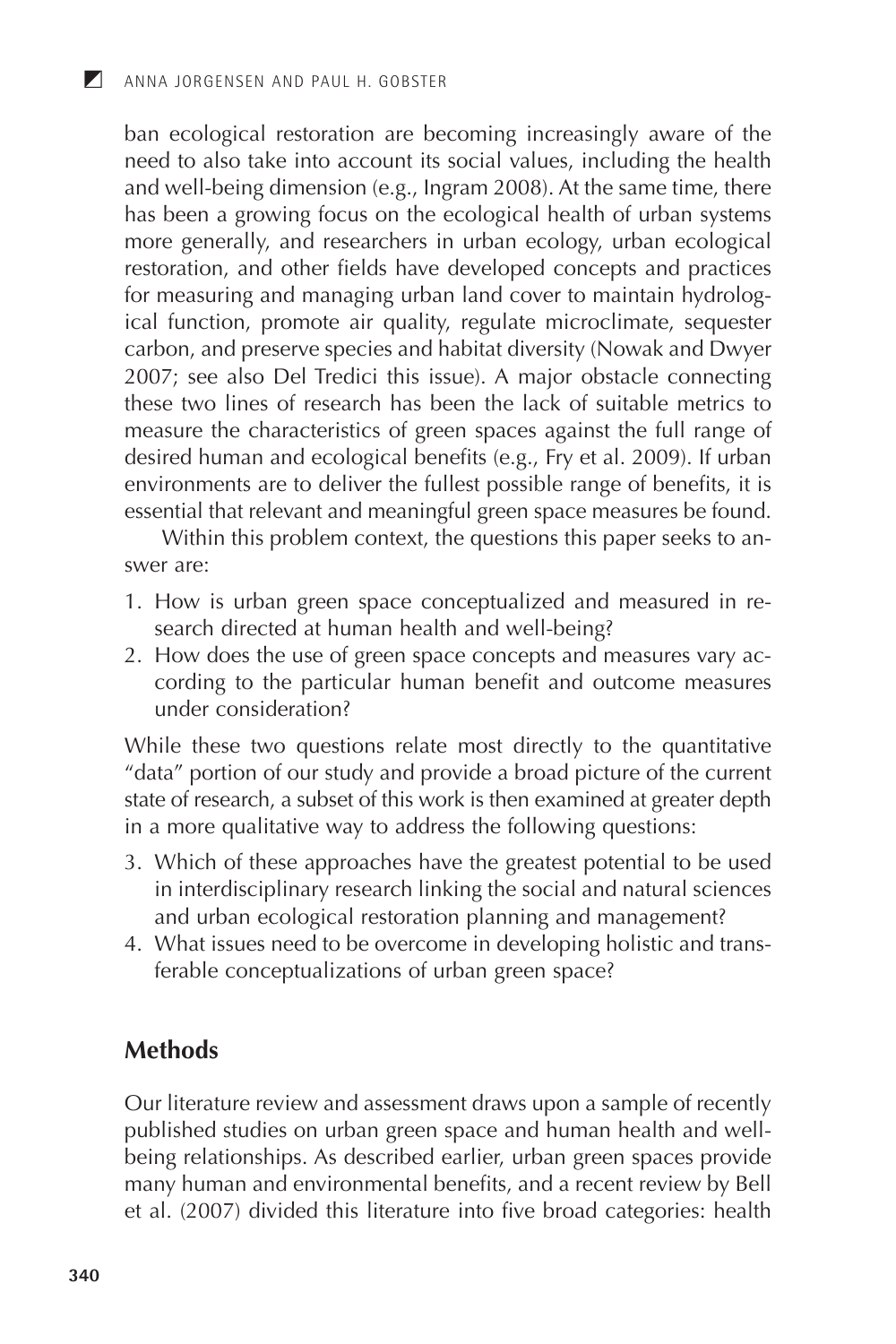and well-being, social and community, economic values, environmental quality, and planning and design (including perceptions and preferences). While the economic and environmental aspects are clearly crucial in building a more holistic view of human-green space relationships, the other three categories identified by Bell et al. seemed to capture the appropriate breadth of literature for our focus.

We developed a three-step strategy to identify the study sample. First, we conducted an electronic search of the literature using the Scopus database. After some trial and error, we developed the following query: "(TITLE-ABS-KEY(biodiversity OR greenspace\* OR "green space\*") AND TITLE-ABS-KEY(urban) AND TITLE-ABS-KEY(health OR well-being)," and limited the search to articles published in journals after 1997. This generated a total of 189 items. Our original intention was to repeat the Scopus search for the "social and community" and "planning and design" categories of Bell et al.'s (2007) classification, but this strategy soon proved unsatisfactory. Not only did each iteration of the search generate an unmanageably large quantity of new literature, but we also found that some key studies we knew of were not being retrieved.

Therefore, as a second step in identifying our sample we adopted a more purposive approach. We began by assembling a collection of literature we already knew about and then supplemented it by using "snowballing" techniques such as scanning reference lists of articles for promising citations. This yielded an additional 241 publications.

The final step in identifying a sample of the literature for further analysis was to screen the set of 430 publications for those that conformed to our specific study objectives. We entered study citations and abstracts into a spreadsheet and coded the articles for key information. We then eliminated from further analysis any articles that were not applicable to urban green space issues, were not empirical, were not published in refereed journals, or did not have measures of green space or human benefits sufficiently well described or central to our own work, leaving a final sample of 182 items. While this semi-systematic procedure no doubt missed some articles, we felt confident that the resulting sample of 182 articles used in our final analysis provided a good cross-section of the literature as well as a number of key articles.<sup>2</sup>

To address research questions 1 and 2 of our study, we developed initial taxonomies for classifying green space and human health and well-being measures. We each read a portion of the sample studies and for each paper wrote a short description of its green space and human measures along with coding classification. We then discussed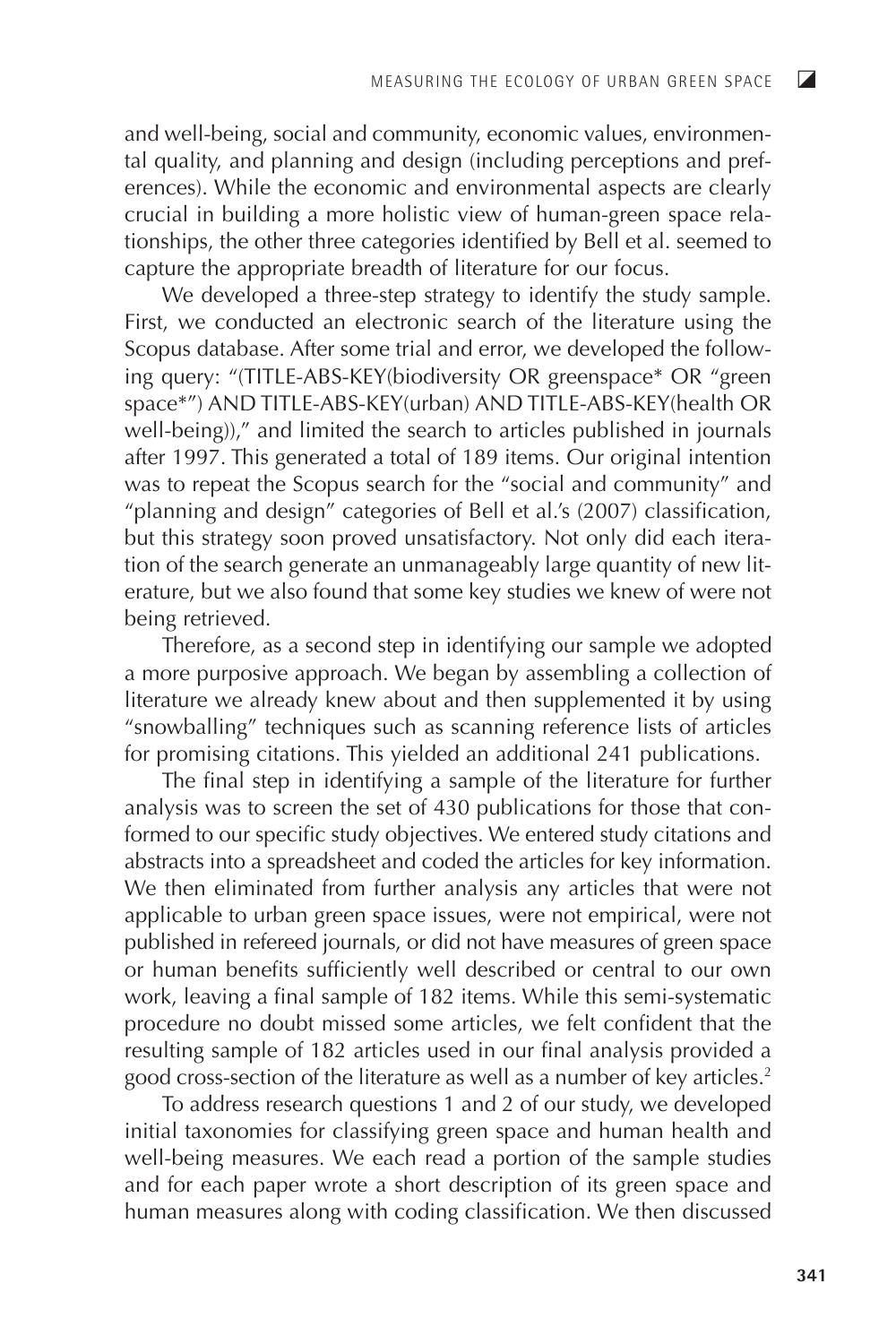the coding and adjusted our taxonomies until we felt comfortable that they were meaningful and could be used consistently. These taxonomies are set out in Tables 1 and 2. To help make sense of the find-

|                           | Table 1 Taxonomy of green space measures                                                                                                                                                                                                                                                                                                                                                                                                                   |
|---------------------------|------------------------------------------------------------------------------------------------------------------------------------------------------------------------------------------------------------------------------------------------------------------------------------------------------------------------------------------------------------------------------------------------------------------------------------------------------------|
| Code                      | Definition                                                                                                                                                                                                                                                                                                                                                                                                                                                 |
| None                      | Green space is the focus of study but no attempt<br>is made to measure, vary, or describe its<br>characteristics.                                                                                                                                                                                                                                                                                                                                          |
| Urban versus<br>natural   | Research design compares exposure to urban and<br>natural settings                                                                                                                                                                                                                                                                                                                                                                                         |
| Descriptive/<br>narrative | Qualitative description of green space by research<br>participant without categorization.                                                                                                                                                                                                                                                                                                                                                                  |
| Inventory                 | Multiple environmental characteristics including<br>vegetation and facilities, many not relating to<br>urban green space.                                                                                                                                                                                                                                                                                                                                  |
| Area/Distance             | Quantity or proximity of green space, usually<br>with reference to research participants' homes.<br>Objective measure or self-report.                                                                                                                                                                                                                                                                                                                      |
| Biophysical               | Presence/quantity of specific landscape elements<br>(e.g. vegetation, % open land) or interventions<br>with different landscape outcomes (e.g. forest<br>management plans). Covers most physical mea-<br>sures falling short of biodiversity. Objective<br>and/or self-report. May be inherent in the stimu-<br>lus (e.g. % vegetation manipulated in the research<br>design) or explicit in the measure (e.g. vegetation<br>density within a given area). |
| Human<br>perceptual       | Categorizations based on cultural constructs/<br>descriptors/values (e.g., quality of green space,<br>naturalness (unless linked to a biodiversity mea-<br>sure), openness). Landscape types. May be inher-<br>ent in the stimulus or explicit in the measure or<br>both. Objective measure or self-report.                                                                                                                                                |
| Biodiversity              | Objective measure of plant/animal diversity (or<br>close proxy), or where the concept of "biodiver-<br>sity" is being evaluated.                                                                                                                                                                                                                                                                                                                           |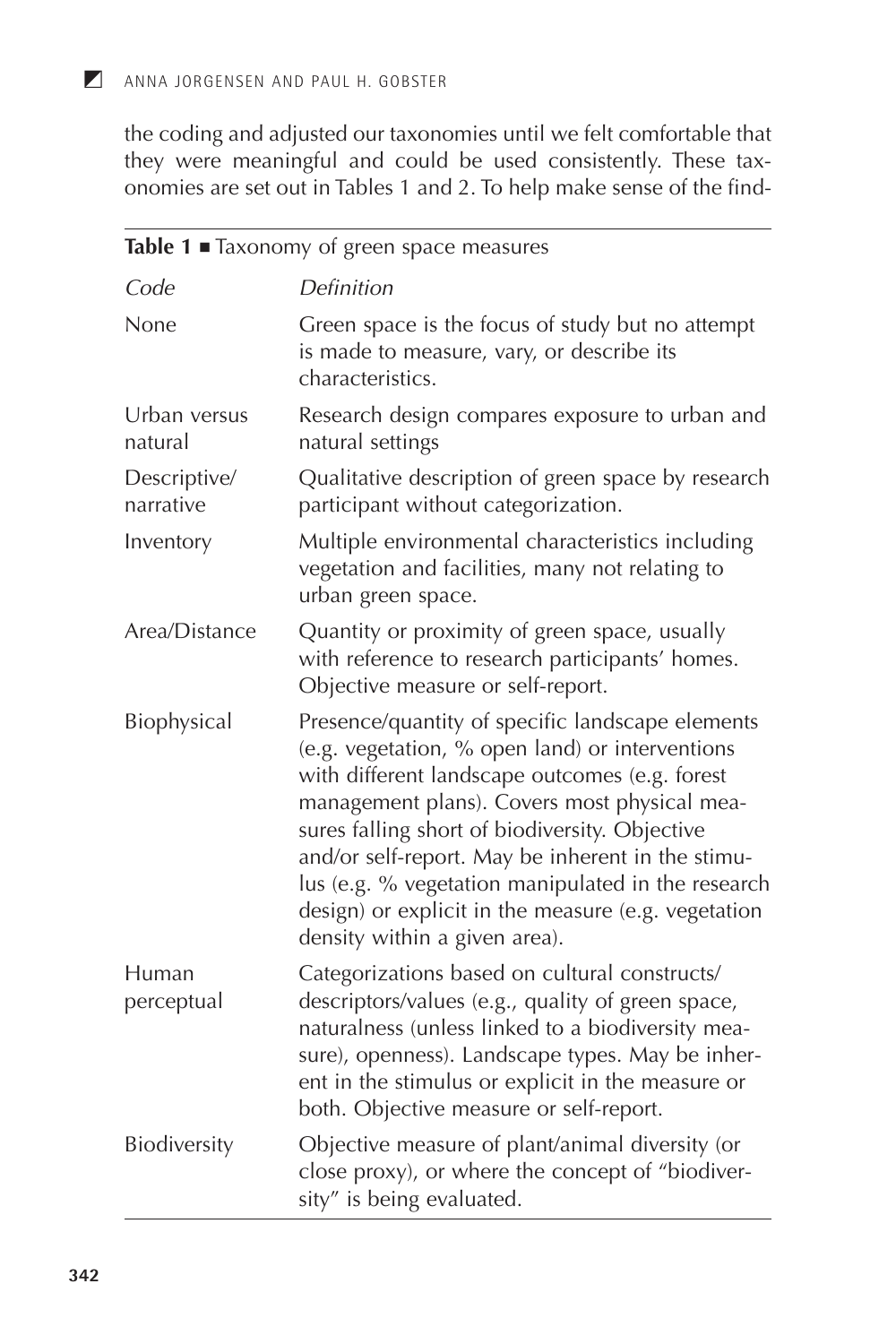$\overline{\mathbf{z}}$ 

| Code                                  | Definition                                                                                                                                                                                                                                 |
|---------------------------------------|--------------------------------------------------------------------------------------------------------------------------------------------------------------------------------------------------------------------------------------------|
| Preference                            | Participants are asked to rate the attractiveness of<br>different landscape scenes or scenarios, or their<br>suitability for a particular activity                                                                                         |
| Attitudes,<br>meanings,<br>and values | Spans a range of methodologies from quantitative,<br>in which participants are asked for their level of<br>agreement with attitudinal statements, to qualita-<br>tive approaches, in which underlying meanings<br>and values are explored. |
| Psychological<br>benefits             | Self-rated or objectively measured psychological<br>health or other psychological measure including<br>restoration and affective responses to landscape.                                                                                   |
| Physical health                       | Self-rated or objectively measured physical<br>health.                                                                                                                                                                                     |
| Behavior                              | Behavioral patterns or changes e.g. physical<br>activity, walking.                                                                                                                                                                         |
| Mixed                                 | Several human measures. No overall focus on<br>one aspect.                                                                                                                                                                                 |
| Other                                 | Other human measure (e.g. socio-economic<br>variables)                                                                                                                                                                                     |

Table  $2 \equiv$  Taxonomy of human health and well-being measures

ings from this taxonomic coding, we used a variant of the research mapping process described by Bell et al. (2007). For this process, coding information for the studies was tabulated in a green space-byhuman benefit matrix. According to Bell et al., examining the distribution of studies across the various cells of the matrix can help reveal research priorities and gaps.

To address research questions 3 and 4, we jointly selected 30 studies from among the 182 that we felt represented diverse and innovative approaches to measuring the more ecological aspects of urban green space and conceptualizing the issues. By reading and discussing these studies, our aim was to highlight in a more qualitative way the major methodological approaches, assess their success and limitations, and suggest ways in which current and future work can develop holistic measures that function in an interdisciplinary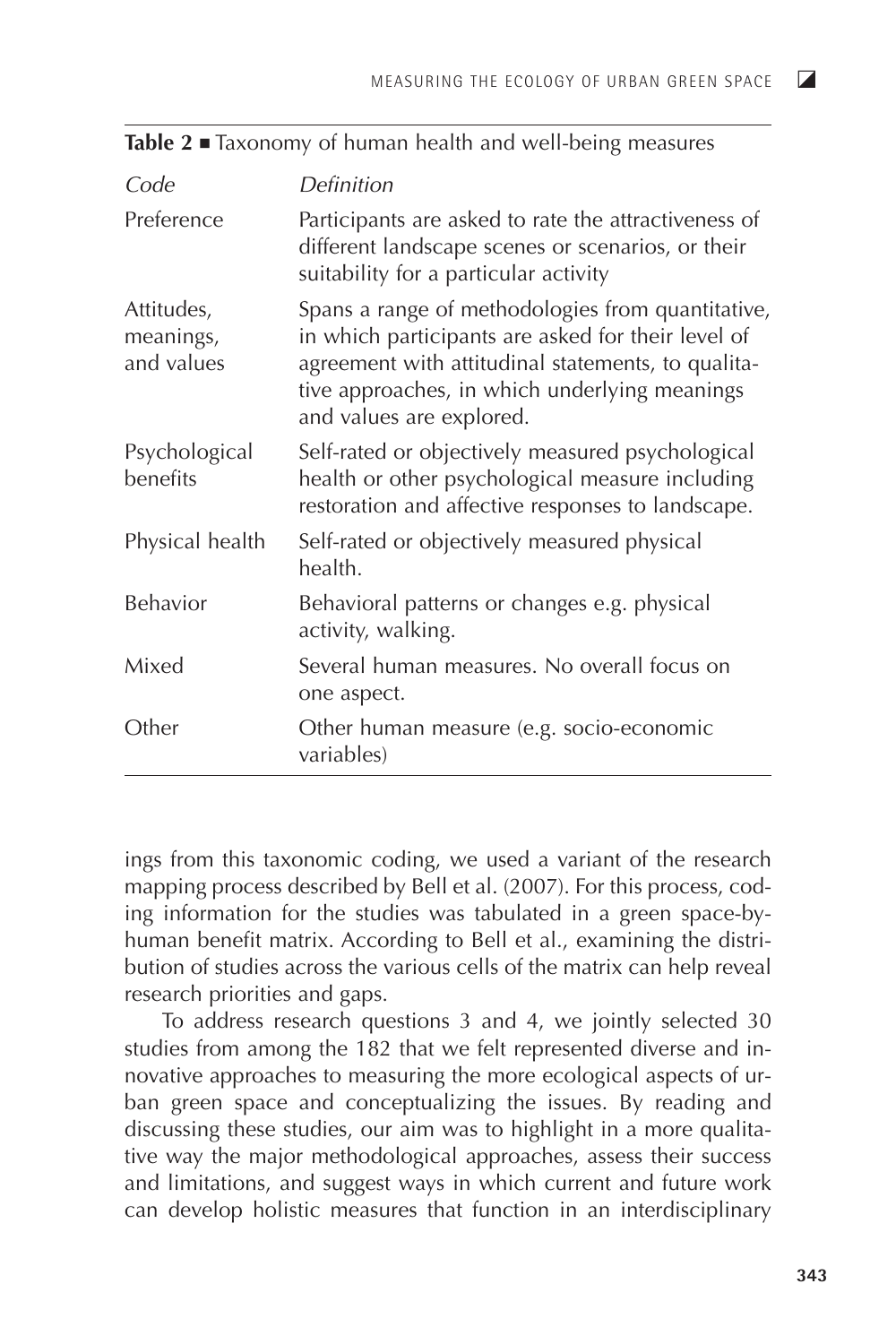context to address both the social and ecological dimensions of urban green space.

Finally, "well-being" as a term has been interpreted in different<br>ways. For example, Bell et al. (2007) have limited "health and wellbeing" literature to the health domain, whereas in the Millennium Ecosystem Assessment (2003) model "well-being" refers to a much wider range of human benefits, including cultural values, to which ecosystem services contribute. Thus, except in relation to our search strategy, outlined above, when we refer to "health and well-being" in this paper, we include literature related to health and well-being, social and community health and well-being, and perceptions and preferences under that description.

## **Results**

 $\blacksquare$ 

#### **Research Mapping**

The results of the research mapping exercise are set out in Table 3, which suggests some clear associations between the green space and human health and well-being measures, with each green space measure mapping predominantly onto one or two closely-related human domains

Studies without any green space measures ("none," n=34) tended<br>to map with human measures of "attitudes, meanings, and values." Within this grouping, the emphasis was on understanding attitudes toward a range of issues, both in relation to specific sites and to more generic conceptualizations of green space and nature. For example, Byrne et al. (2006) examined the spiritual traditions that Australian immigrant groups have toward nature in the context of the Georges River park site in southwest Sydney, Australia; Bright et al. (2002) assessed urban dwellers' beliefs, attitudes, and awareness toward the idea of urban ecological restoration in Chicago, USA; and Herzog et al. (2002) looked at how activities in nature were rated by students in relation to other quotidian and leisure activities.

The "urban versus natural" measures  $(n=20)$  were used mainly in studies of the "psychological benefits" derived from exposure to environmental settings. Across this sample of studies, the dichotomy was operationalized in a variety of ways, including comparing the benefits of running in urban or rural settings (Bodin and Hartig 2003); or indoors on a treadmill and outside in natural surroundings (Kerr et al. 2005); of being in rooms with tree views or no views (Hartig et al.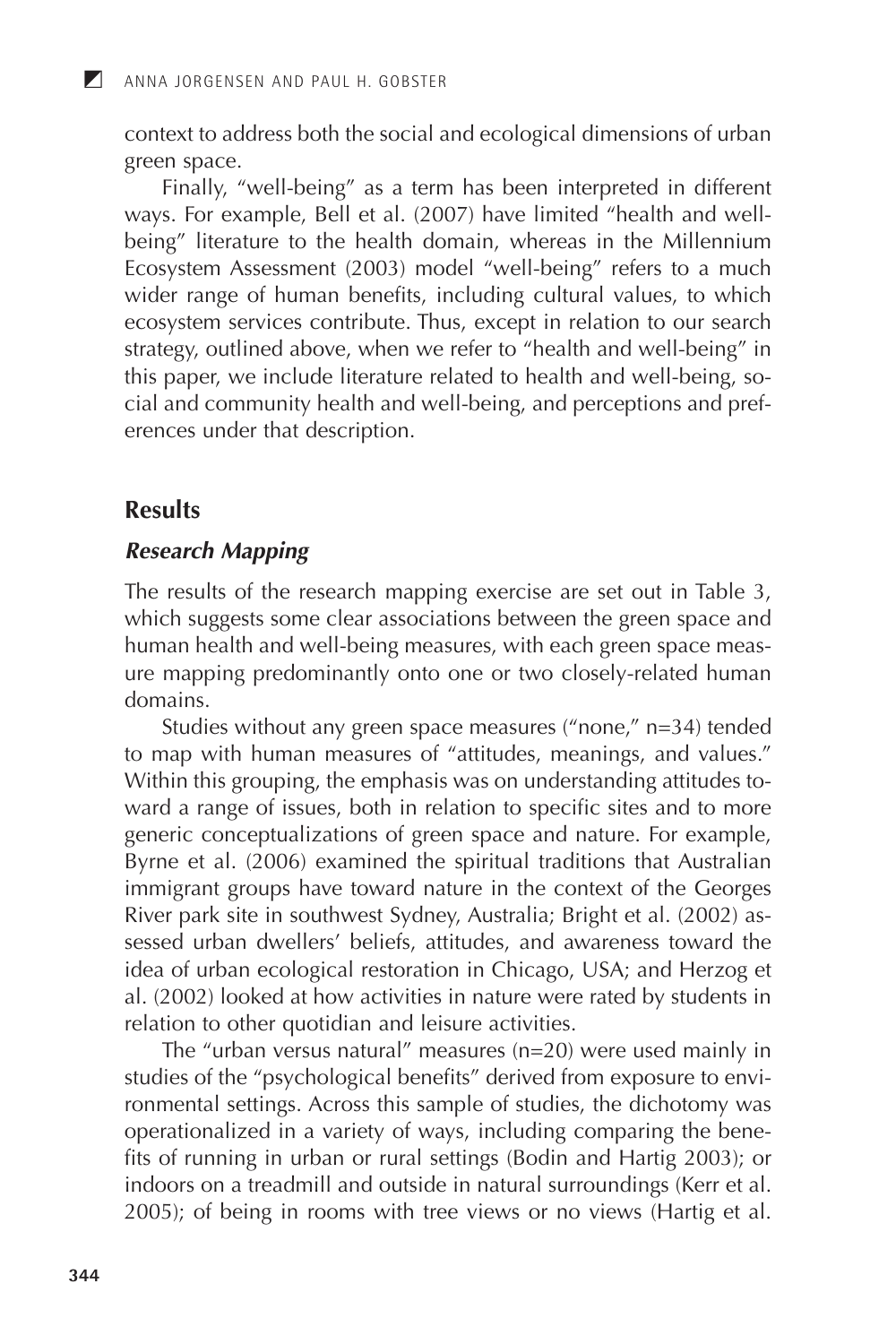| Table 3 Research map of green space by human health and well-being measures, full study set (N=182) |               |                                       |                           |                          |                 |                 |       |                 |
|-----------------------------------------------------------------------------------------------------|---------------|---------------------------------------|---------------------------|--------------------------|-----------------|-----------------|-------|-----------------|
| Measures                                                                                            | Preference    | and values<br>meanings,<br>Attitudes, | Psychological<br>benefits | Physical<br>health       | Behavior        | Mixed           | Other | Total           |
| None                                                                                                |               | 23                                    |                           |                          | ξ               |                 |       | 34              |
| Urban versus natural                                                                                |               |                                       | $\overline{1}$            |                          |                 |                 |       | 20              |
| Inventory                                                                                           |               |                                       |                           |                          |                 |                 |       | $\circ$         |
| Descriptive/narrative                                                                               |               | $\overline{2}$                        |                           |                          |                 |                 |       | $\overline{21}$ |
| Area/distance                                                                                       |               |                                       |                           | $\overline{\phantom{0}}$ |                 |                 |       | 22              |
| Biophysical                                                                                         | $\frac{4}{4}$ |                                       |                           |                          |                 |                 |       | 24              |
| Human perceptua                                                                                     | ∞             |                                       |                           |                          |                 |                 |       | 23              |
| Biodiversity                                                                                        | $\frac{1}{2}$ | $\overline{4}$                        |                           |                          |                 |                 |       | 29              |
| All measures                                                                                        | 35            | G3                                    | 32                        | $\frac{4}{3}$            | $\overline{17}$ | $\overline{12}$ |       | 182             |

MEASURING THE ECOLOGY OF URBAN GREEN SPACE  $\Box$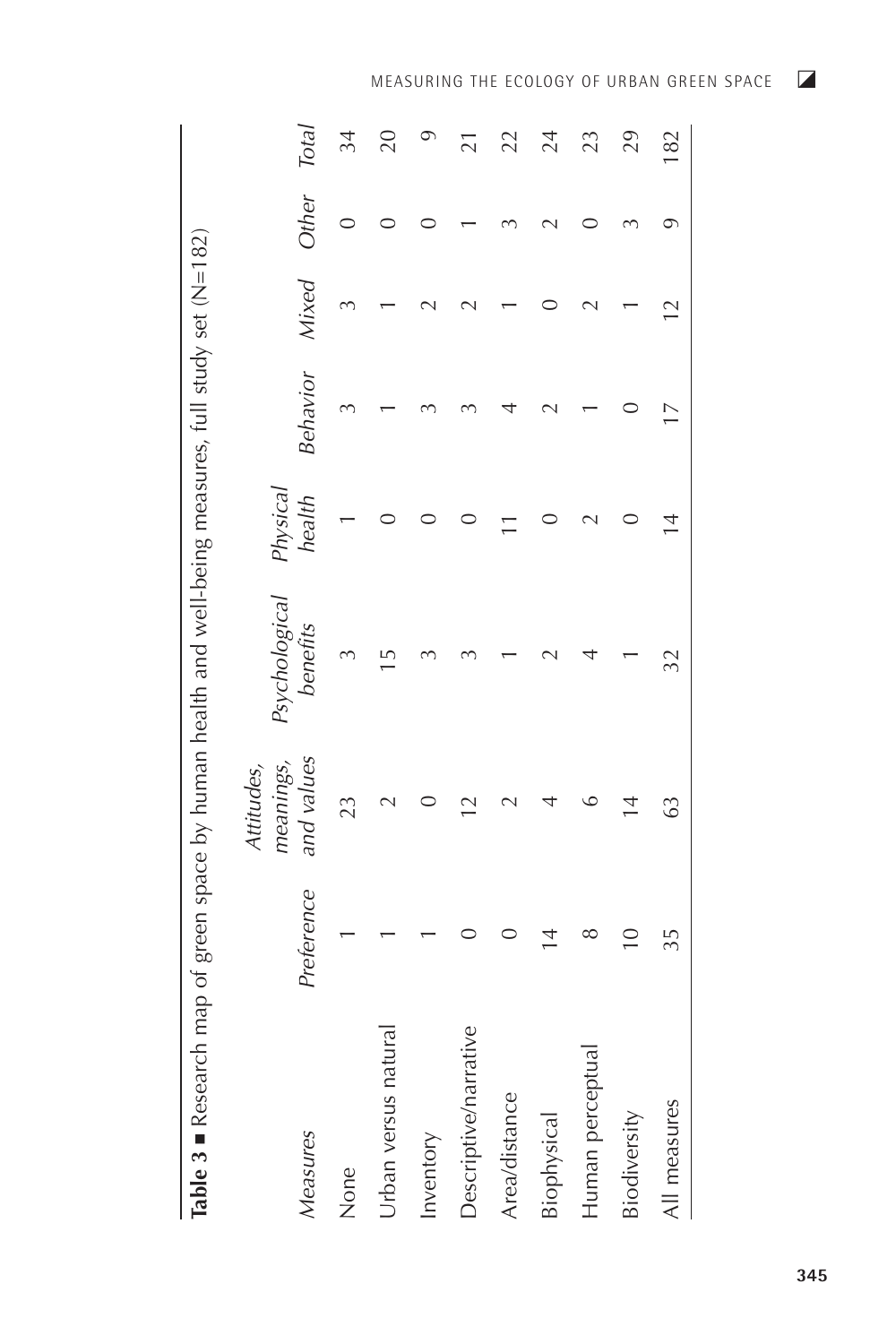2003); and exposure to urban as opposed to natural settings depicted in videos (Laumann et al. 2003), or slides (Staats et al. 2003).

"Inventory" measures were used in the least number of studies (n=9) and were spread across human measures of "psychological benefits" and "behavior" and in studies with "mixed" measures. They consisted of a somewhat eclectic list of items, many of which did not relate to green space to green space at all. For example, Sugiyama and Ward Thompson (2008) used a 26-item neighborhood open space scale (which included "trees and plants are attractive") to identify neighborhood attributes that predicted the

themes were derived from the research participants rather than im-<br>posed by the investigators. Most studies using this type of green space<br>measure mapped with studies of "attitudes, meanings, and values."<br>The studies cover and Popham 2008). In some studies, measures of area and distance

and Popham 2008). In some studies, measures of area and distance<br>were combined (e.g., Neuvonen et al. 2007).<br>"Biophysical measures" (n=24) mapped predominantly to studies<br>of human "preference" and, to a lesser extent, "at

2009), the spatial arrangement of trees in brownhead renabilitation<br>scenarios (Lafortezza et al. 2008), and the specification of different<br>options for managing urban forests (Tyrväinen et al. 2003).<br>As in the case of "bio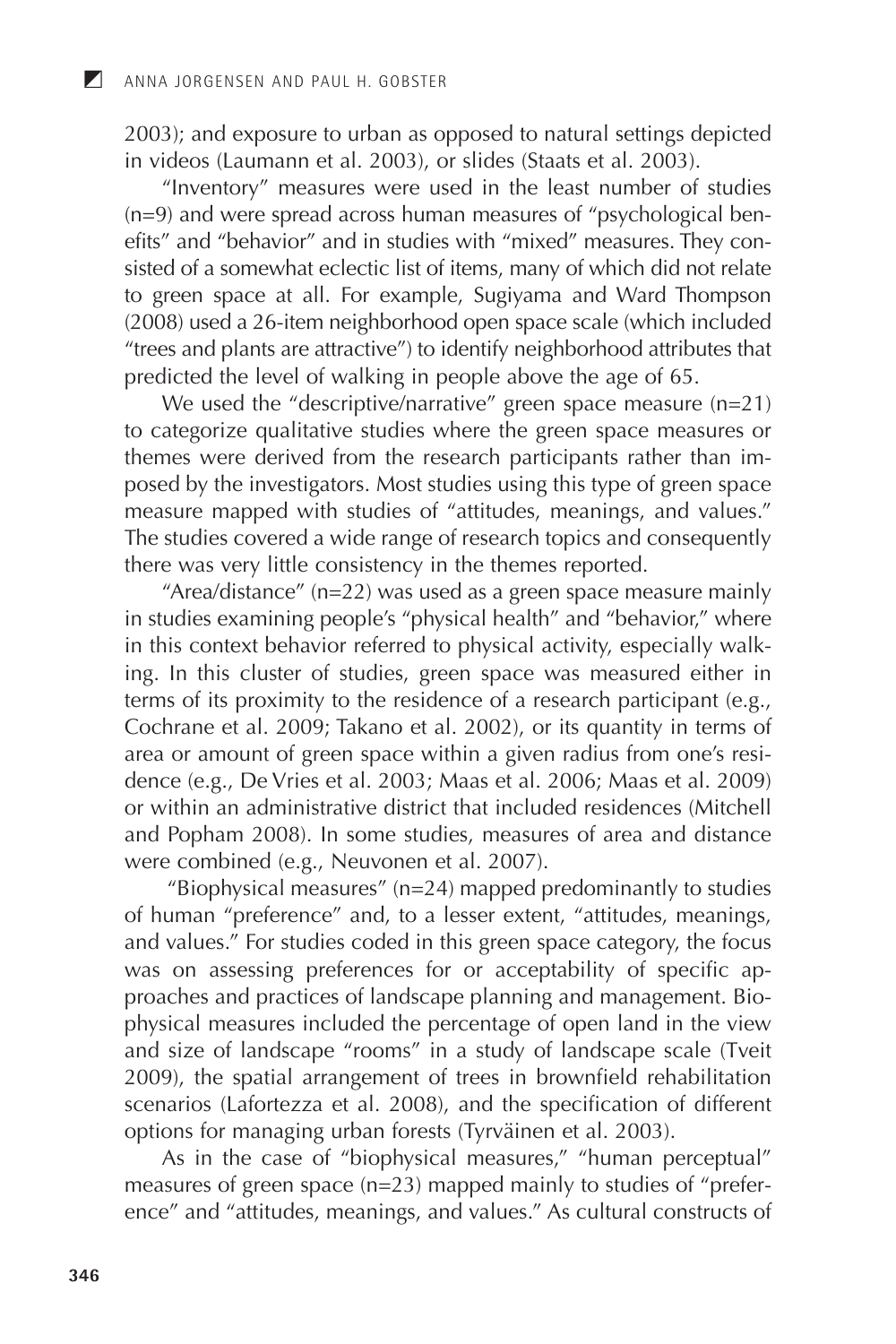physical green space characteristics, human perceptual measures were not objectively measured or systematically manipulated in the research design, and for our sample of studies were either predefined by the investigator (in the case of "preference" studies), or identified by the investigator or the participant (in studies of "attitudes, meanings, and values"). These measures thus ranged from participant-defined and context-specific to more abstract and generalized. For example, Tyrväinen et al. (2007) mapped residents' perceptions of the qualities of their local woodlands (e.g. tranquility, the feeling of being  $\overline{a}$  in a forest, and naturalness), and Simonič (2003) asked participants to rate photographs of different landscape types for preference and naturalness. The more generalized investigator-defined measures included dimensions based on Kaplan and Kaplan's (1989) preference matrix (Herzog 1989; 1992), Mozingo's (1997) principles for the aesthetics of ecological design (Brzuszek and Clark 2007), and the presence of human influence (Van den Berg and Vlek 1998) and signs of care in the landscape (Kaplan 2007).

Finally, "biodiversity" green space measures (n=29) also mapped mainly to studies of "preference" and "attitudes, meanings, and values." Biodiversity included measures of actual plant and animal diversity (Asakawa et al. 2004; Lindemann-Matthies and Bose 2007: Nassauer 2004a), as well as surrogate measures used in remote sensing, such as NPP (Net Primary Productivity) as an indicator of species diversity and biological productivity (Alessa et al. 2008), and the NDVI (Normalized Differential Vegetation Index) as an indicator of the percentage of vegetated area per setting (Hur et al. 2009). Other proxies for biodiversity included structural complexity, evaluated at a site level by Home et al. (2010) to study preferences for green spaces around social housing; and landscape heterogeneity, mapped by Dramstad et al. (2001) at a landscape scale using remote sensing to study aesthetic appreciation/experience and cultural heritage values. Another approach was to contrast preferences or attitudes toward various scenarios for the enhancement of biodiversity in different contexts, such as the design of residential subdivisions in the United States (Nassauer 2004b) or business sites in the Netherlands (Snep et al. 2009). A further approach was to assess the impact of levels of structural alteration in naturally-occurring vegetation communities on viewer preference (Purcell and Lamb 1998) and judgments of naturalness (Lamb and Purcell 1990).

As applied to our sample of the literature, the research mapping exercise provided a characterization of how urban green space has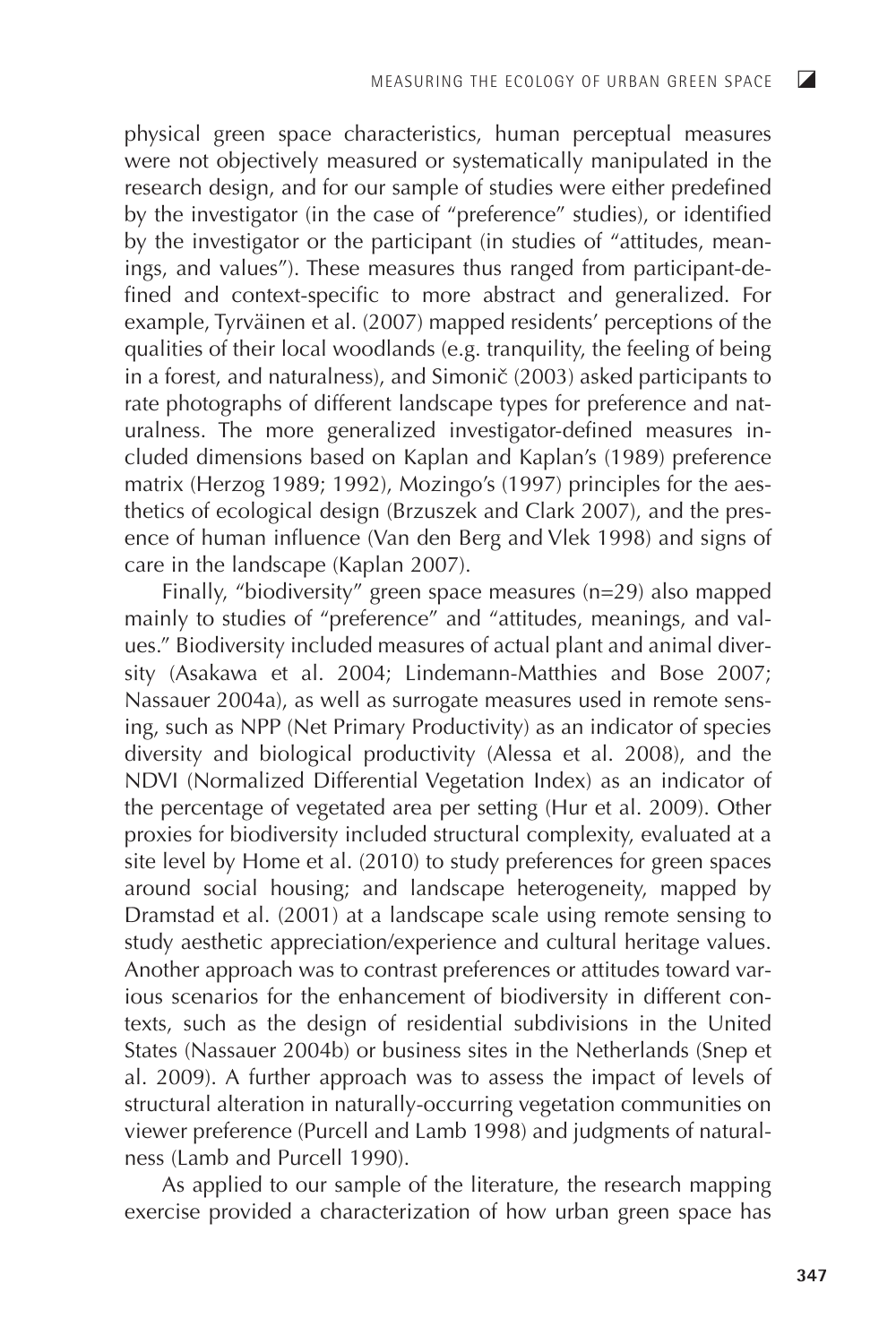been conceptualized and measured to address issues of human health and well-being. While our narrative focused on the dominant conceptual combinations in our sample, the matrix in Table 3 also shows<br>areas where there has been less research activity. These gaps, accordareas where there has been less research activity. These gaps, according to Bell et al. (2007), can suggest priorities for future research.<br>There has, for example, been virtually no research into the impact of biodiversity

## Innovative approaches to measuring the ecology of urban green space

Out of our sample we selected for in-depth analysis a shortlist of 30<br>studies that we felt used innovative approaches to address the ecolog-<br>ical aspects of urban green space in the context of human health and<br>well-being and how alternatives for green space design and management are represented to people for evaluation.

**DIRECT AND PROXY APPROACHES TO MEASURING GREEN SPACE CHARACTERISTICS** 

In terms of the way biodiversity is measured in our shortlisted sample<br>of papers, a rough distinction can be made between approaches that seek to measure biodiversity on-site and those deploying landscape<br>metric proxies for biodiversity. Examples of the former approach include de la Maza et al.  $(2002)$ , in which 6 different measures of biodiversity were used to study the association between biodiversity and<br>the income level of residents in the 36 metropolitan boroughs of San-<br>tiago, Chile; Kinzig et al. (2005), in which plant and bird diversity tiago, Cine, Kinzig et al. (2005), in which plant and bild diversity<br>were mapped against the income levels of residents of Phoenix, Ari-<br>zona, U.S.A.; and Fuller et al. (2007), in which urban parks along a<br>transect in Shef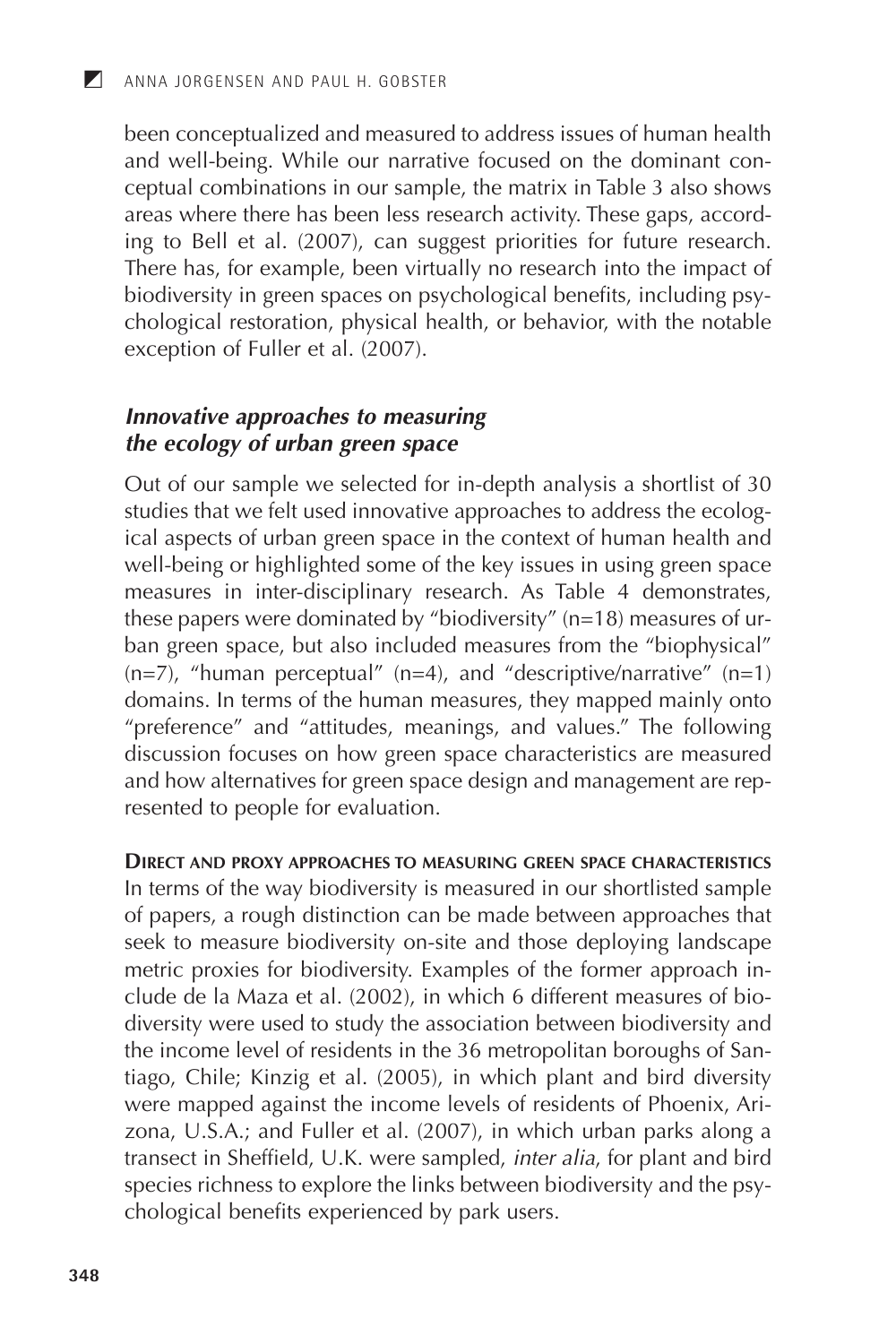|                           | Table 4 . Research map of green space by human health and well-being measures, subset of innovative studies (N=30)                                                                                                                                    |                                                                                                                                                                        |                                |                                                                   |                |
|---------------------------|-------------------------------------------------------------------------------------------------------------------------------------------------------------------------------------------------------------------------------------------------------|------------------------------------------------------------------------------------------------------------------------------------------------------------------------|--------------------------------|-------------------------------------------------------------------|----------------|
| Measure                   | Preference                                                                                                                                                                                                                                            | Attitudes, meanings,<br>and values                                                                                                                                     | Psychological<br>benefits      | Other                                                             | Totals         |
| Descriptive/<br>Narrative |                                                                                                                                                                                                                                                       | Head and Muir<br>$(2006)$ (1)                                                                                                                                          |                                |                                                                   |                |
| Biophysical               | Van den Berg and Koole (2006). (5)<br>Bjerke et al. (2006); Hands and<br>Brown (2002); Lafortezza et al.<br>(2008); Tyrväinen et al. (2003);                                                                                                          | Breuste (2004) (1)                                                                                                                                                     |                                | Li and Weng<br>$(2007)$ (1)                                       |                |
| perceptua<br>Human        | Kaplan (2007) (1)                                                                                                                                                                                                                                     | Ozguner and Kendle<br>De Groot and Van<br>den Born (2003);<br>$(2006)$ $(2)$                                                                                           | Korpela et al.<br>$(2008)$ (1) |                                                                   |                |
| Biodiversity              | Matthies and Bose (2007); Lindemann-<br>Matthies et al. (2010); Nassauer<br>(2004a); Nassauer (2004b); Ode et al.<br>(2009); Palmer (2004); Purcell and<br>Dramstad et al. (2001); Lindemann-<br>Lamb (1998); Soliva and Hunziker<br>$(2009)$ . $(9)$ | Bonnes et al. (2007);<br>et al. (2008); Junker<br>(2005); Lamb and<br>Purcell (1990); Lee<br>Gyllin and Grahn<br>Hur et al. (2009);<br>and Buchecker<br>$(2008)$ . (6) | Fuller et al.<br>$(2007)$ (1)  | et al. (2002);<br>Kinzig et al.<br>De la Maza<br>$(2005)$ . $(2)$ | $\frac{8}{18}$ |
| Totals                    | $\overline{1}$                                                                                                                                                                                                                                        |                                                                                                                                                                        | $\sim$<br>$\overline{10}$      |                                                                   | 30             |

MEASURING THE ECOLOGY OF URBAN GREEN SPACE

349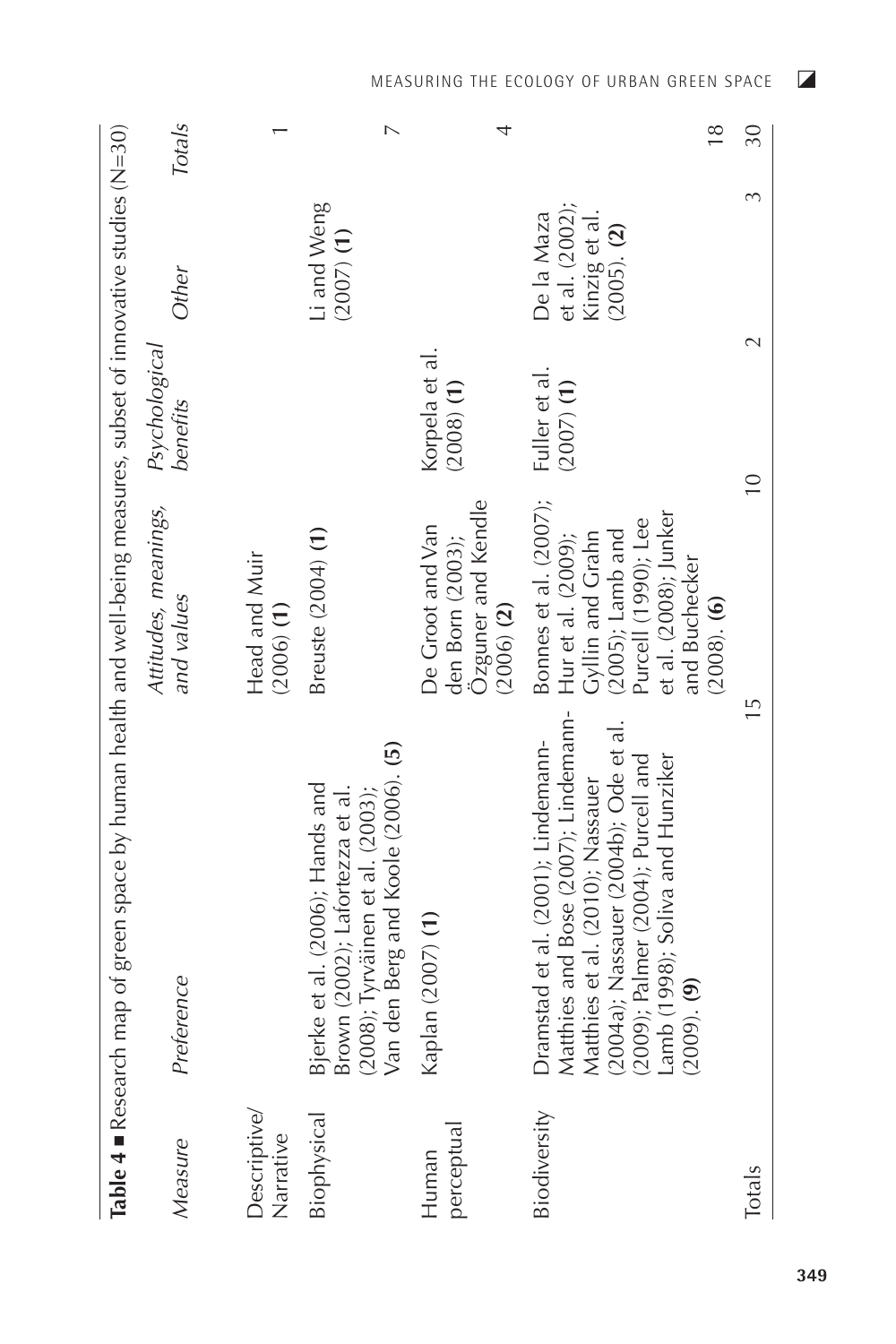The main advantages of site-based biodiversity measures seem to<br>be accuracy and site specificity. However, there is no single readily-<br>identifiable measure of biodiversity. In human dimensions research,<br>there is an additio there is an additional question as to which indicator or combination<br>of indicators has a measurable impact on humans. This may be a ques-<br>tion of scale: if the measures are too fine (e.g. where the organisms<br>under investig ports of the frequency with which they saw wildlife were highly correlated with expert-based plant and bird species richness values.<br>Fuller et al. (2007) concluded that green space users were able to per-Fuller et al. (2007) concluded that green space users were able to per-<br>ceive species richness of well-known higher taxa, but also hypothe-<br>sized that users detect biodiversity indirectly: "gross structural habitat<br>hetero

types and different forms of structural different within those<br>types (Lamb and Purcell 1990; Purcell and Lamb, 1998).<br>Perhaps one of the greatest drawbacks of a site sampling approach<br>to biodiversity measurement in social to biodiversity measurement in social science research is its resource<br>intensiveness. Fuller et al.'s (2007) protocol for measuring herbaceous<br>plant species richness involved sampling 15 green spaces using 20<br>quadrats per

other limitation is that it landscape change is to be monitored, the<br>whole sampling procedure has to be repeated.<br>In contrast to on-site measures of biodiversity, our shortlist also in-<br>cluded a number of proxy approaches That et al. 2009). Other ferriote sensing approaches have used structural heterogeneity or equivalent measures as key variables, lending additional support to Fuller et al.'s (2007) structural heterogeneity hypothesis. Lee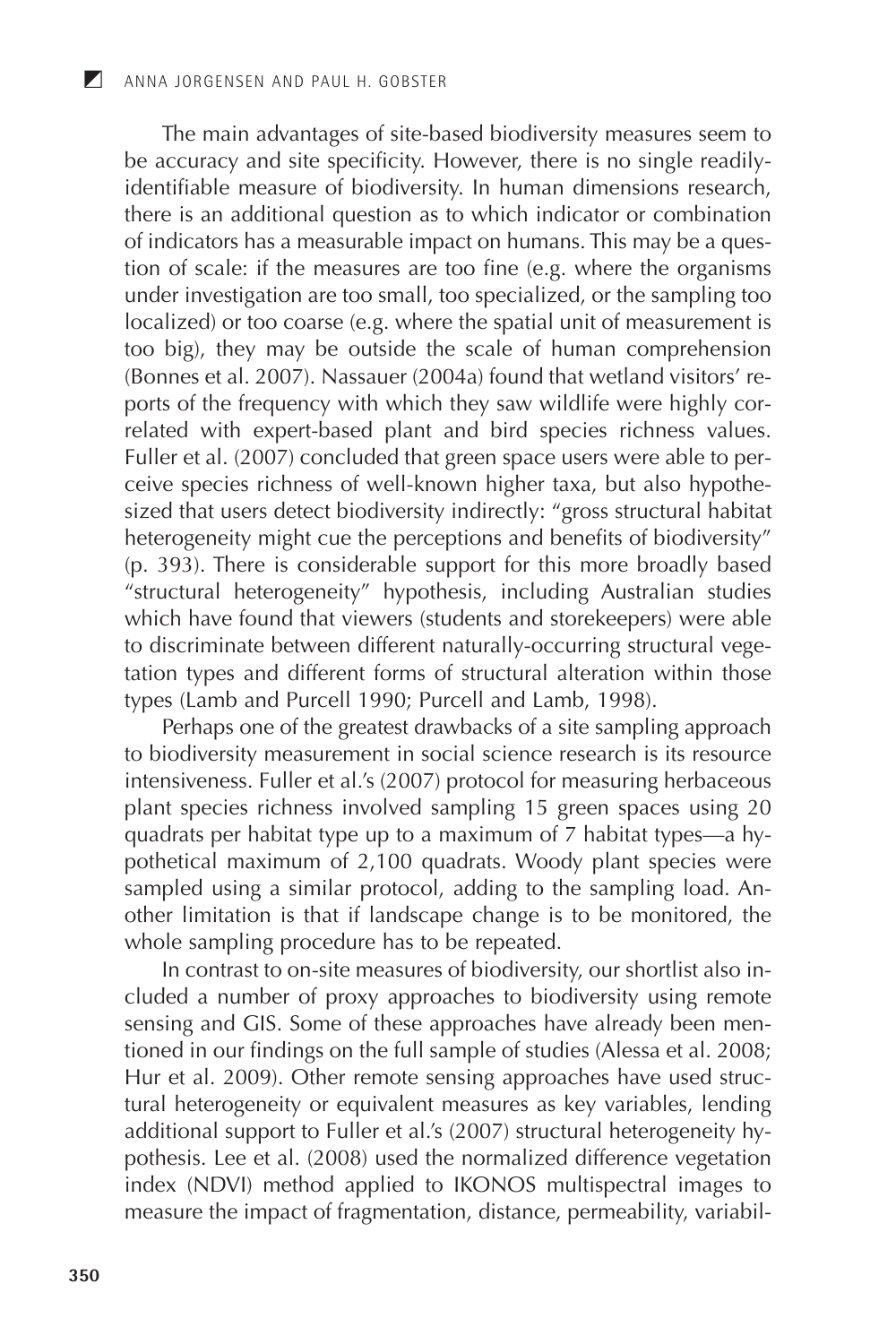$\overline{\mathbf{z}}$ 

ity, and connectivity of tree patches on neighborhood satisfaction. In an ambitious multidisciplinary study, Dramstad et al. (2001) used mapped landscape heterogeneity ("the spatial variation of a landscape," p. 260) as a proxy for biodiversity in assessing aesthetic and cultural heritage values in the landscape.

While proxy approaches have obvious pragmatic advantages in terms of being able to use remote sensing data that is often readily available and regularly updated, the Dramstad et al. (2001) study also highlights two problems in using such approaches in interdisciplinary  $\alpha$  landscape research. The first is that of moving from a two-dimensional. map-based world view to a ground-level representation that relates to the normal human experience of landscape. While landscape heterogeneity and cultural heritage values may be mapped in two dimen- $\overline{\text{sions}}$  in the GIS, human aesthetic landscape values derive from being able to experience, or at least see, that landscape at a specific location. The second problem is that while GIS can store and display complex information about large-scale, spatially-related resources, human perception tends to operate at a much smaller scale and is constrained by factors not ordinarily recognized in the GIS, such as visual barriers or structures affecting physical movement. In the previouslymentioned study by Lee et al. (2008), the authors state that not enough is known about the critical scales at which humans experience their residential environment, and the same critique can be extended to virtually any environment.

Dramstad et al. (2001) attempted to address these problems by asking a small sample of students to evaluate the aesthetic value of typical ground-level images of the landscapes included in the GIS analysis. But the content of such images is clearly crucial, and sampling must be done systematically, or images must be digitally manipulated, to ensure that the landscape is thoroughly and consistently represented. The latter approach was taken by Ode et al. (2009), who used computer-generated visualizations of a hypothetical landscape containing pasture and broadleaved woodland to explore the relationships between viewer preference and three landscape-level indicators of naturalness (level of succession, number of woodland patches, and shape index of edges). Preference was strongly related to the level of succession and number of woodland patches, and more weakly with the shape index of edges. This work seems to address some of the difficulties in translating mapped landscape indicators into visually comprehensible representations that people can respond to. Presumably if we can use remote sensing data and GIS to extract the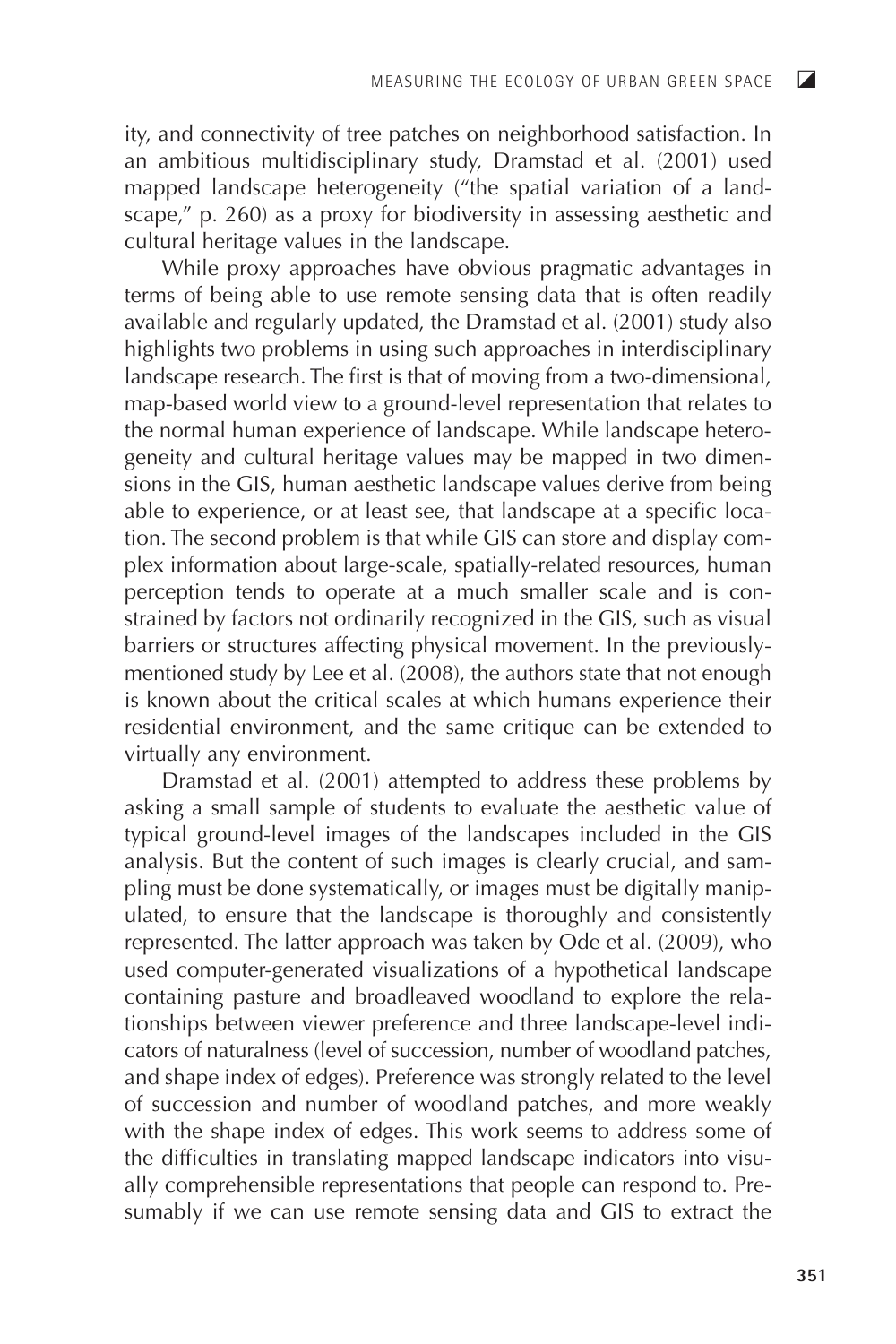critical metrics of landscapes, we can construct a virtual landscape based on those metrics.

SCENARIO, ON-SITE, AND SEMANTIC APPROACHES TO REPRESENTING GREEN SPACES The work of Ode et al. (2009) also exemplifies what may broadly be termed the scenario manipulation approach, used frequently in our shortlisted papers. These scenarios used visual images to present green space planning, design, and management alternatives to study<br>participants for evaluation (usually expressed in preference ratings).<br>The scenarios ranged from highly structured alternatives like Ode et ally structured and antenatives the out of<br>all, where green space images were digitally manipulated in a system-<br>atic way along one or more variables, to less structured approaches<br>that presented people a range of real-wor ternatives without systematic measurement or control of extraneous<br>variables. Hands and Brown (2002) also used digitally altered images<br>to assess employees' reactions to different ecological rehabilitation scenarios of their workplace in Niagara Falls, Canada, demonstrating<br>how visual images and biodiversity or biophysical measures can be used in a focused way to systematically study practical interventions at a site level.

Examples of a less structured, photo-based approach include studies by Kaplan (2007), who used 24 photographs to represent a rough gradient of landscapes with differing natural/urban content and different levels of management in a study of preference and attitudes toward quotidian landscapes around the workplace in Ann Arbor,<br>Michigan, USA; and Tyrväinen et al. (2003), who used a set of 24<br>photographs to represent different urban forest management options, demonstrating how the scenario manipulation approach may be used<br>in participatory planning in Helsinki, Finland.

Junker and Buchecker (2008) used a structured approach to compare expert ratings of ecological quality and public evaluation of visual attractiveness in the context of river restoration. The authors comment on the "lack of suitable reference scales for varying states of comment on the Tack of suitable reference scales for varying states of<br>ecological integrity" (p. 142). In this case they used the concept of<br>"eco-morphological quality" (essentially the structural state of river<br>reaches), study is noteworthy for a number of reasons. For one, scenarios based on this approach can be visualized more easily than if they were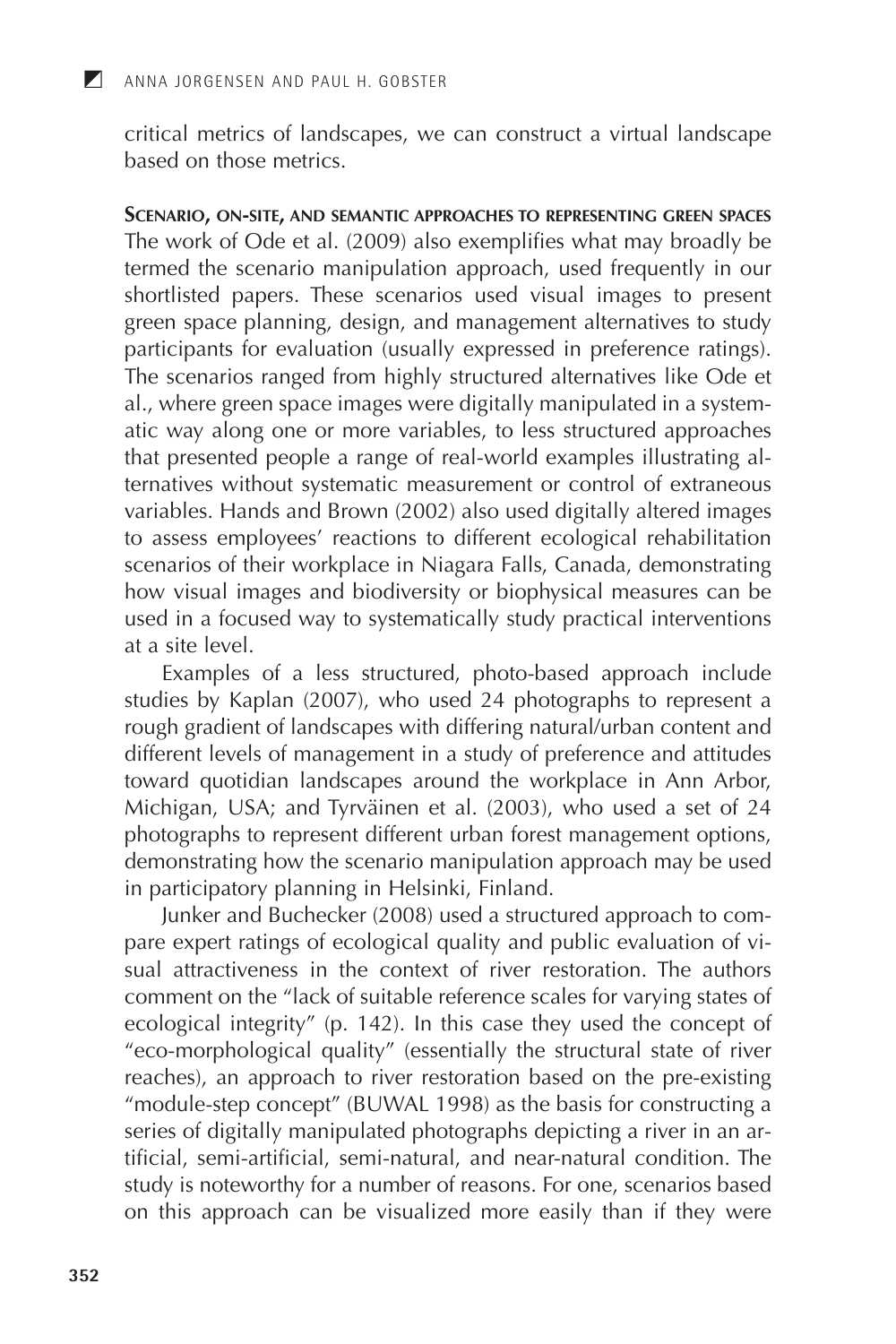based on a more abstract concept of biodiversity. Also, the different levels of restoration are established according to objective and replicable criteria and relate directly to real-life scenarios in which the "module-step concept" is to be used. This study also lends weight to Fuller et al.'s (2007) hypothesis that biodiversity is detected by the lay public by means of structural or morphological cues in the landscape.

Junker and Buchecker's (2008) study highlights some of the difficulties inherent in representing spatially explicit ecological models as two-dimensional visualizations, and two of the studies in our sample developed interesting solutions to this problem. Lafortezza et al. (2008) created digital simulations of four landscape rehabilitation scenarios involving soil remediation, the addition of ground cover species, and trees in different spatial configurations. They also used a "Cost Surface Modeling" (CSM) approach, which assigns a "friction value" to each land cover type representing the permeability of the landscape to forest passerines (songbirds). The different rehabilitation scenarios were assigned friction values, as were the rest of the land cover types in the area, and thus the CSM was able to demonstrate how the different remediation options would function at the landscape scale. This innovative approach, however, was compromised by the use of very simplistic visual simulations, and thus while study results showed that the scenarios most favorable to bird dispersal were also more visually preferable, research participants might have reacted less positively to more lifelike remediation scenarios.

Another innovative approach is that of Nassauer (2004b), who used digitally manipulated scenes to evaluate preferences for development scenarios of the urban-agricultural fringe. The ecological implications of three different development scenarios (conventional and ecologically beneficial residential development, and existing agriculture) were evaluated by measuring stream health (presence of suspended materials, chemical composition, and invertebrate species richness) at existing sites having land covers equivalent to those envisaged in the development scenarios. The strengths of this research design lie in its ability to bridge the spatial, temporal, and conceptual boundaries of landscape planning and design: by linking current measures of ecological health to future development scenarios, the study was able to anticipate the ecological impacts that people's development preferences could have across a landscape.

Some of the scenario manipulation approaches in our sample also examined cultural and demographic differences in preference as a function of vegetation density and biodiversity. Bjerke et al. (2006)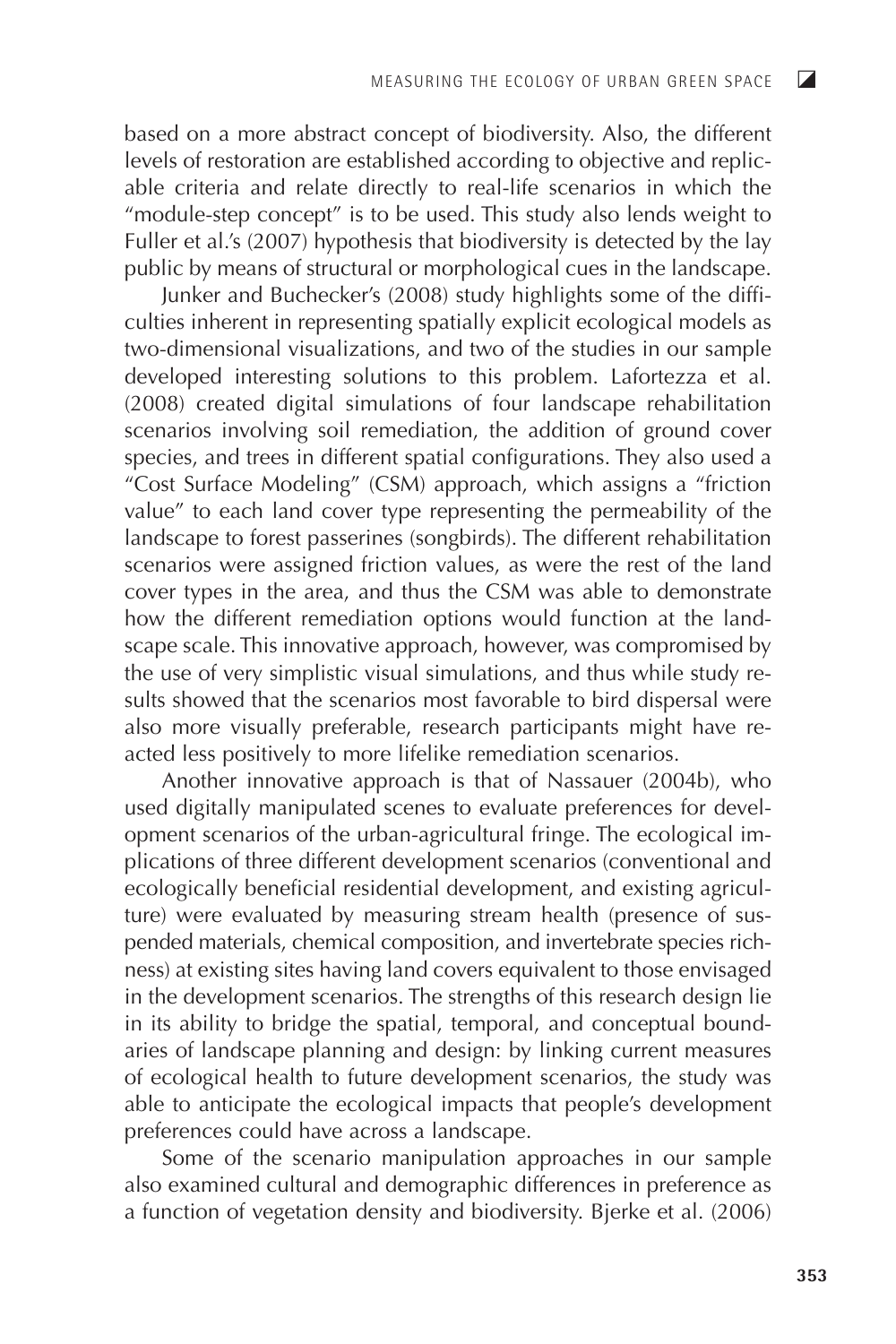measured Norwegian urban residents' recreational preferences for urban park landscapes using photographs varying in vegetation density,<br>and examined preference variations as a function of demographic and environmental value orientations. Soliva and Hunziker (2009) asked Swiss residents to rate visualizations: some and Tranzmer (2000) done<br>Swiss residents to rate visualizations of potential landscape develop-<br>ments under four different scenarios representing a variety of biodi-<br>versity man number of text items dealing with biodiversity concepts and values.<br>Van den Berg and Koole (2006) adopted a similar approach in relation to Dutch nature development plans. The advantage of these research designs is that they give additional insights into the cultural<br>and demographic foundations of landscape preferences, which helps<br>to build a picture of how such preferences map onto different sectors of the population and how preferences are likely to change in response to social and biophysical landscape changes.<br>While the majority of shortlisted studies relied on the development

of structured and unstructured photographic scenarios to represent<br>green space ideas and management alternatives for public evaluation, a few studies employed on-site visits and/or semantic approaches of<br>representation. Three of our selected studies used actual sites and, interestingly, each was concerned with eliciting popular meanings of biodiversity, nature, or naturalness. Özguner and Kendle (2006) used<br>a questionnaire to explore the attitudes and values of park visitors to-<br>ward "nature" and "naturalness" in two urban parks in Sheffield, UK: one naturalistic and one formal. Gyllin and Grahn (2005) used se-<br>mantic measures to assess attitudes to biodiversity in six different ar-<br>eas characterized by varying management intensity, representing a stratified selection of park types common in southern Sweden. And Stratified selection of park types common in southern sweden. And<br>Head and Muir (2006) used a qualitative, ethnographic approach to<br>study gardeners and their gardens in metropolitan Sydney, Australia,<br>to reveal how notions

The final example in our shortlisted set of studies by De Groot and Van den Born (2003) relied entirely on textual description. In the study,<br>a mail survey was used to elicit views about the types of nature that a man survey was used to encit views about the types of nature that<br>people distinguish and the levels of naturalness ascribed to these<br>types of nature; the images that people hold of the appropriate rela-<br>tionship between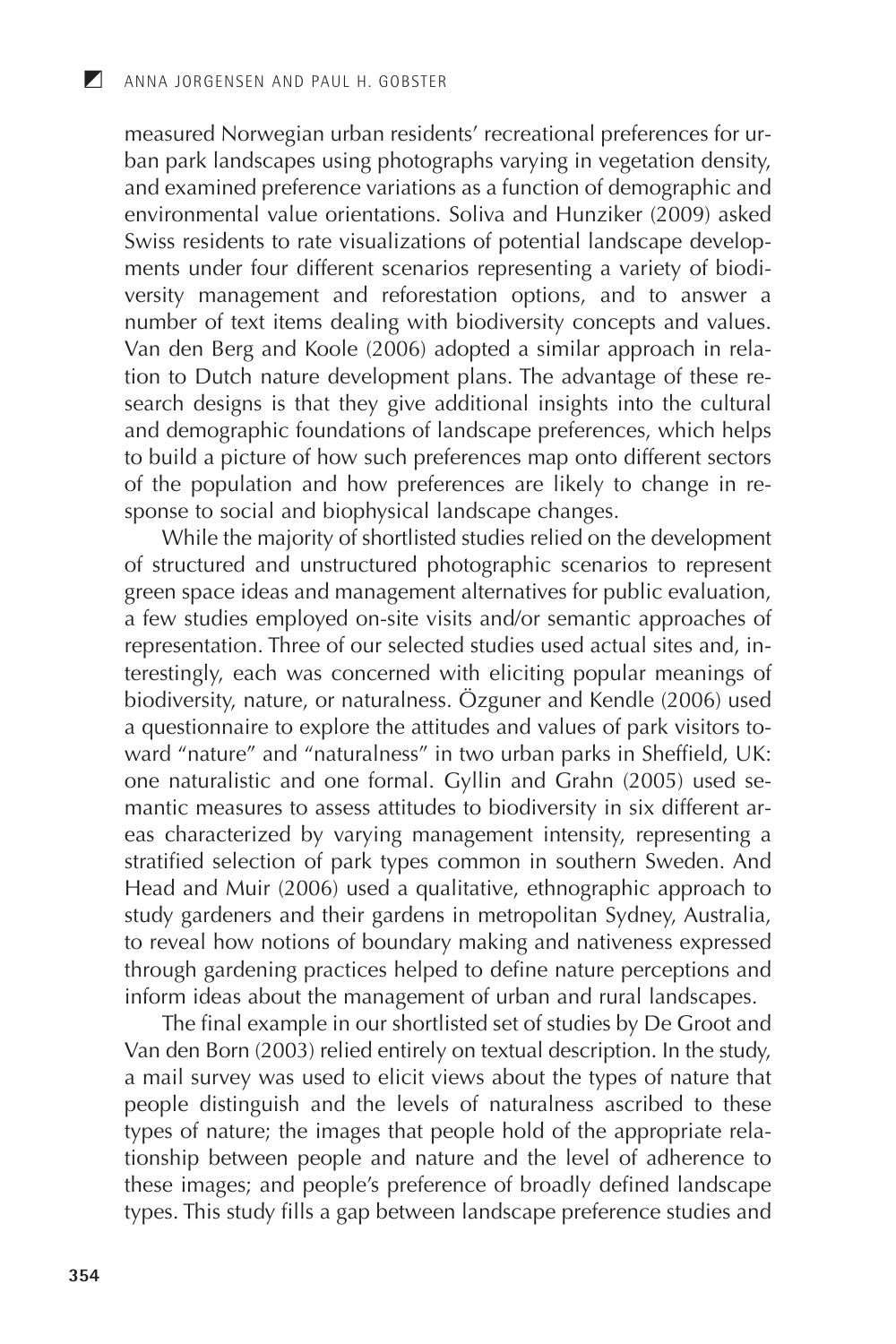people's views of nature. While at first glance the textual measures used seem somewhat abstract, like the study by Head and Muir (2006), this open-ended approach can help assess the complex cultural "visions of nature" that underpin green space preferences. Their abstraction allowed participants to introduce their own content into the descriptions. This technique may have wider applications in terms of situating people's green space preferences and values within a broader cultural context.

## **Discussion**

In this paper we have attempted to examine recent research on urban green space in the context of human health and well-being. In the context of urban ecological restoration, our analysis shows that while a range of relatively sophisticated measures are being used to assess the biophysical, human perceptual, and biodiversity characteristics of urban green space, most of this work has been focused on a relatively narrow range of human health and well-being dimensions, particularly in the areas of preference and attitudes, meanings, and, values. In contrast, most work on psychological and physical benefits, and behavior (especially studies of physical activity) have relied on relatively simple green space measures such as natural versus urban or area/distance. Our map of the research (Table 3) confirms other recent analyses of the green space literature by Nasar (2008), Van den Berg et al. (2007), and Velarde et al. (2007).

According to Bell et al. (2007), these gaps suggest priorities for future research, and while we generally believe this to be a productive strategy, some green space measures applicable to issues in urban ecological restoration may not readily transfer across all domains of human health and well-being. For example, De Vries et al. (2003) examined the relationship between human health, urbanity, and the amount of green space within one and three kilometers of people's homes. While some broad distinctions were made between different types of green space (urban green, agricultural green, and forests and nature areas), only agricultural green was significant for all the health indicators used in the study. The authors surmise that this is not because agricultural green is inherently better, but because it exceeded other forms of green in the study. In other words, it is the amount of green space that may be crucial and not its particular characteristics, and even then the authors question whether the amount of green may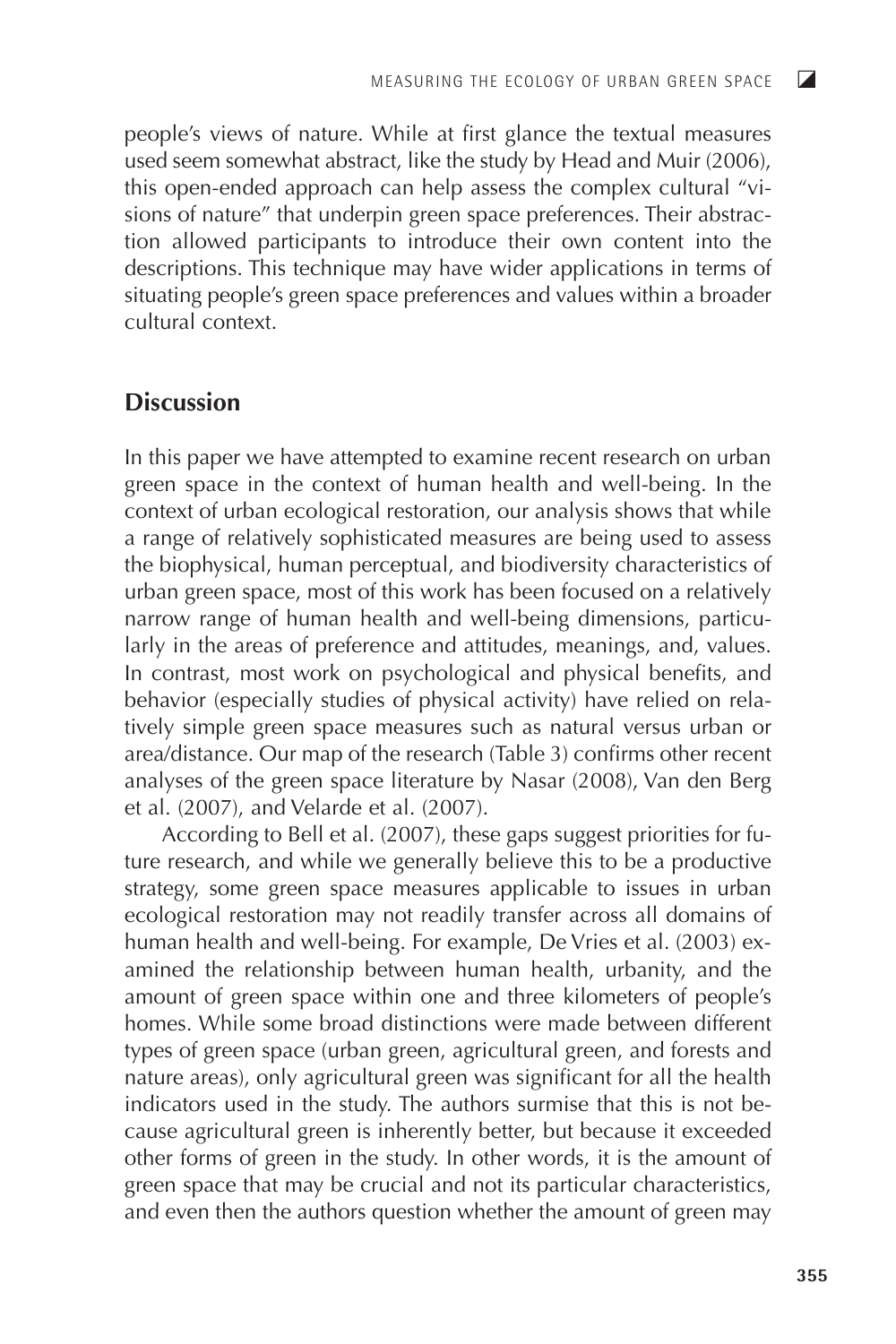just be another way of measuring the natural versus urban dimension. Thus, it should not be assumed that all green space measures are salient across the entire spectrum of human benefits.

A more productive strategy for future research into these benefit domains thus should seek to establish which types of green space promote particular well-being outcomes, and how interactions with different types of green space may be mediated by cultural and demographic factors. Indeed, much of what may loosely be termed landscape research is concerned with the need for integration between research disciplines, and between research and practice across the fields of landscape planning, design, and management (Borgström et al. 2006; Morton et al. 2009). Interdisciplinary collaboration between the so $cial$  and natural sciences involves the consideration of multiple parameters and multiple scales across the dimensions of time, spatiality, and process (Tress et al. 2003), and it therefore is unlikely that a single environmental measure would ever be capable of working effectively across the full range of these disciplines. Thus the development<br>of more complex models is called for, and a number of authors, including Fry et al. (2009) and Tzoulas et al. (2007) have made significant progress in this direction.

Several of the shortlisted studies that we reviewed in-depth (Table 4) suggest that structural landscape heterogeneity may be one of the most promising green space measures, with the potential to integrate different disciplinary perspectives and scales. The evidence suggests that structural heterogeneity may be the principle means by which humans detect biodiversity in the landscapes around them (Fuller et al. 2007) in that it can be used to integrate the assessment of different landscape values at a landscape scale using a GIS (Dramstad et al. 2001) and be systematically represented in digital simulations to gauge public reaction to particular planning, design, or management outcomes (Junker and Buchecker 2008; Nassauer 2004b; Ode et al. 2009). The creation or retrofitting of green infrastructure as the basis for future sustainable urban development involves the establishment of multifunctional green networks, and it seems likely that structural landscape heterogeneity could become one of the principal means by which their effectiveness is measured against multiple parameters. However, many of the studies that used a form of structural landscape heterogeneity as an environmental measure were conducted in a ru-<br>ral context, and it may prove to be less effective in urban areas, where parcels of green space are smaller, more fragmented, and vegetation communities are more disturbed (Purcell and Lamb 1998).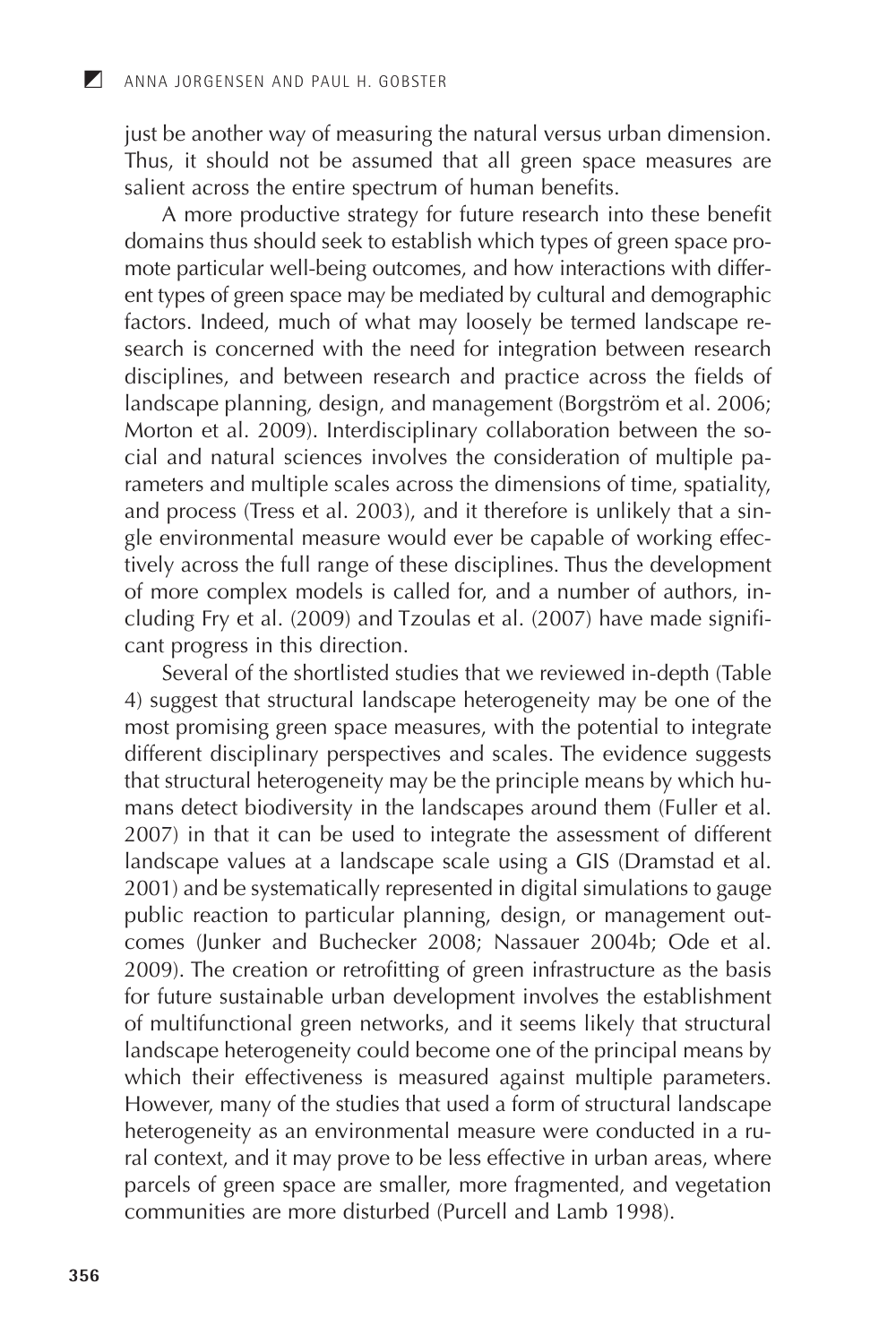To be truly effective, such models need to accommodate a paradigm shift that sees humans not merely as "an exogenous perturbing force, but as an interactive species on the landscape, structuring their surroundings to achieve a particular suite of environmental amenities" (Kinzig et al. 2005: 2). As these authors point out, this involves recognizing that the social, political, economic, administrative, and cultural processes that have hitherto been considered separately from the ecology of the natural landscape are in fact deeply implicated in its development and change.

As a final note, both the studies included in the research mapping exercise and the final shortlist were predominantly quantitative in their methodological approach, and many relied on what we have called the scenario manipulation approach, using mainly visual stimuli. This bias toward quantitative and visual studies was the outcome of our emphasis on explicit green space measures, which are often absent from qualitative research. In focusing on the former we accept that we have excluded from consideration some important aspects of human health and well-being and methodological approaches that rely on hands-on, multi-sensory experiential interaction with green space (e.g., Gobster 2008).

## Conclusion

Urban ecological restoration provides a set of ecologically-based concepts and practices that challenge managers to think of urban green space as more than "simply green." By creating more structurally complex environments in a wider range of urban green spaces, managers can address a number of issues that are at the forefront of urban ecology, including sustainability, biodiversity, and the provision of ecosystem services (Ingram 2008; Nowak and Dwyer 2007). But there is also an important human side to urban ecological restoration, and as seen in this review of the recent literature, studies of green space and human health and well-being are using a diverse range of ways to measure the green in green space in ways that are relevant and meaningful to people. Work on human-green space interactions has generally shown a positive relationship between measures of biodiversity and preference, but it also shows important exceptions in different contexts, for different demographic and cultural groups, and for different domains of human health and well-being. Further crossdisciplinary research is needed as those working in urban ecological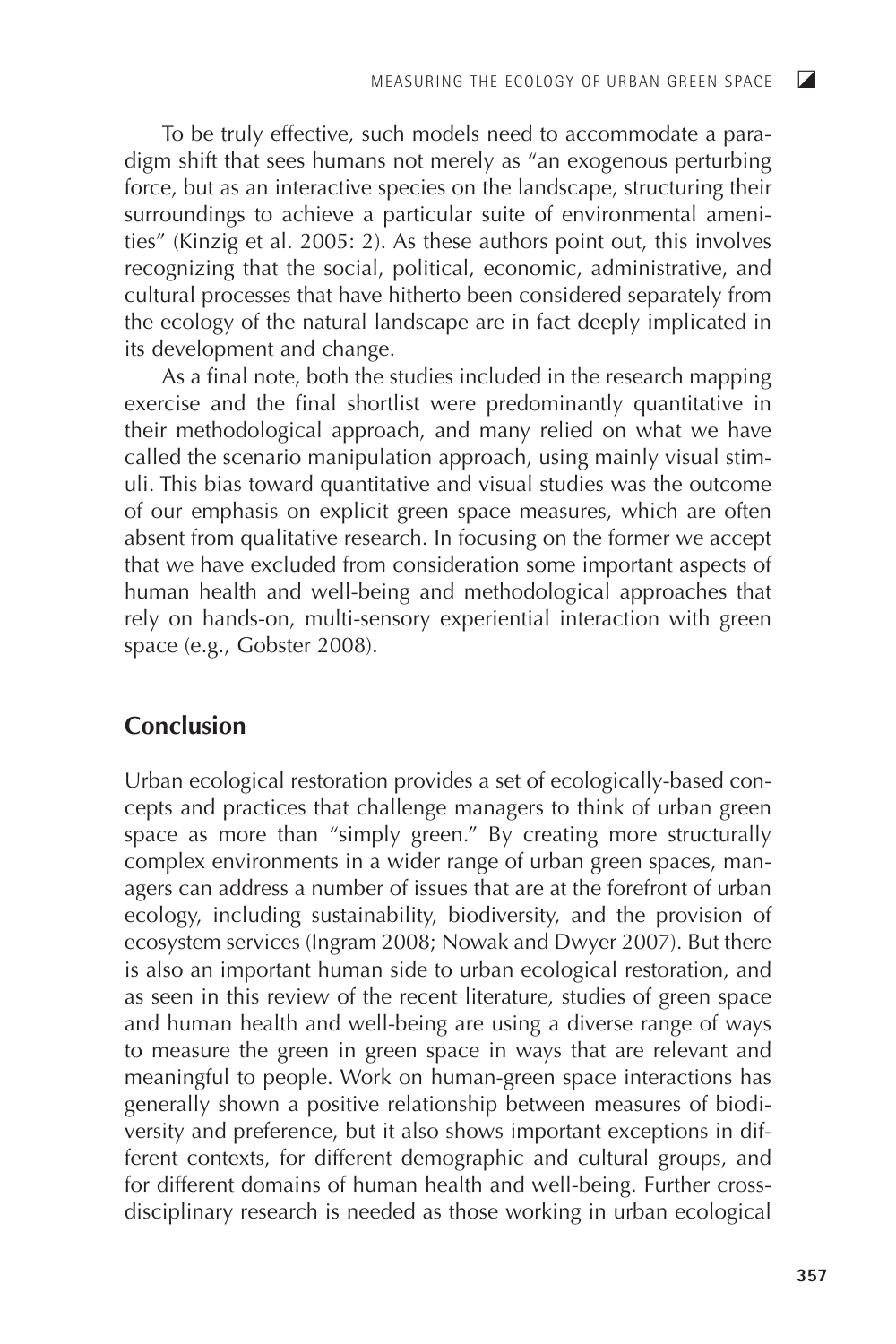restoration seek to integrate social concepts and practices with ecological ones.

#### **Acknowledgements**

Support for this research came in part through a grant from the  $U.S.$ National Science Foundation (DEB-BE-0909451), "Coupled Natural-Human Systems in the Chicago Wilderness: Evaluating the Biodiversity and Social Outcomes of Different Models of Restoration Planning" (Gobster).

 $\blacksquare$ 

 $\blacksquare$ 

Anna Jorgensen is a Lecturer with the Department of Landscape, The University of Sheffield, Crookesmoor Building, Conduit Road, Sheffield, England, U.K. S10 1FL. Her research deals with exploring and evidencing the values and benefits of "wilder" urban landscapes, ranging from woodland to derelict and marginal sites, across different human well-being dimensions. Email: a.jorgensen@shef.ac.uk (Corresponding author).

Paul Gobster is Research Social Scientist with the USDA Forest Service's Northern Research Station in Chicago and a member of the Nature+Culture Editorial Board. His current research examines people's perceptions of natural areas restoration and management, the interface of aesthetic and ecological values in landscape, and the design and provision of urban green spaces to encourage healthy lifestyles. Email: pgobster@fs.fed.us.

 $\blacksquare$ 

#### **Notes**

1. While green space is largely characterized by its vegetation, it may also include water features, wildlife, and built facilities that support use or other associated functions.

2. The full list of study citations is available from the authors upon request.

#### **References**

- Alessa, Lilian N., Andrew (Anaru) Kliskey, and Gregory Brown. 2008. "Socialecological Hotspots Mapping: A Spatial Approach for Identifying Coupled Social-Ecological Space." Landscape and Urban Planning 85 (1): 27-39.
- Asakawa, Shoichiro, Keisuke Yoshida, and Kazuo Yabe. 2004. "Perceptions of Urban Stream Corridors within the Greenway System of Sapporo, Japan." Landscape and Urban Planning 68 (2-3): 167-182.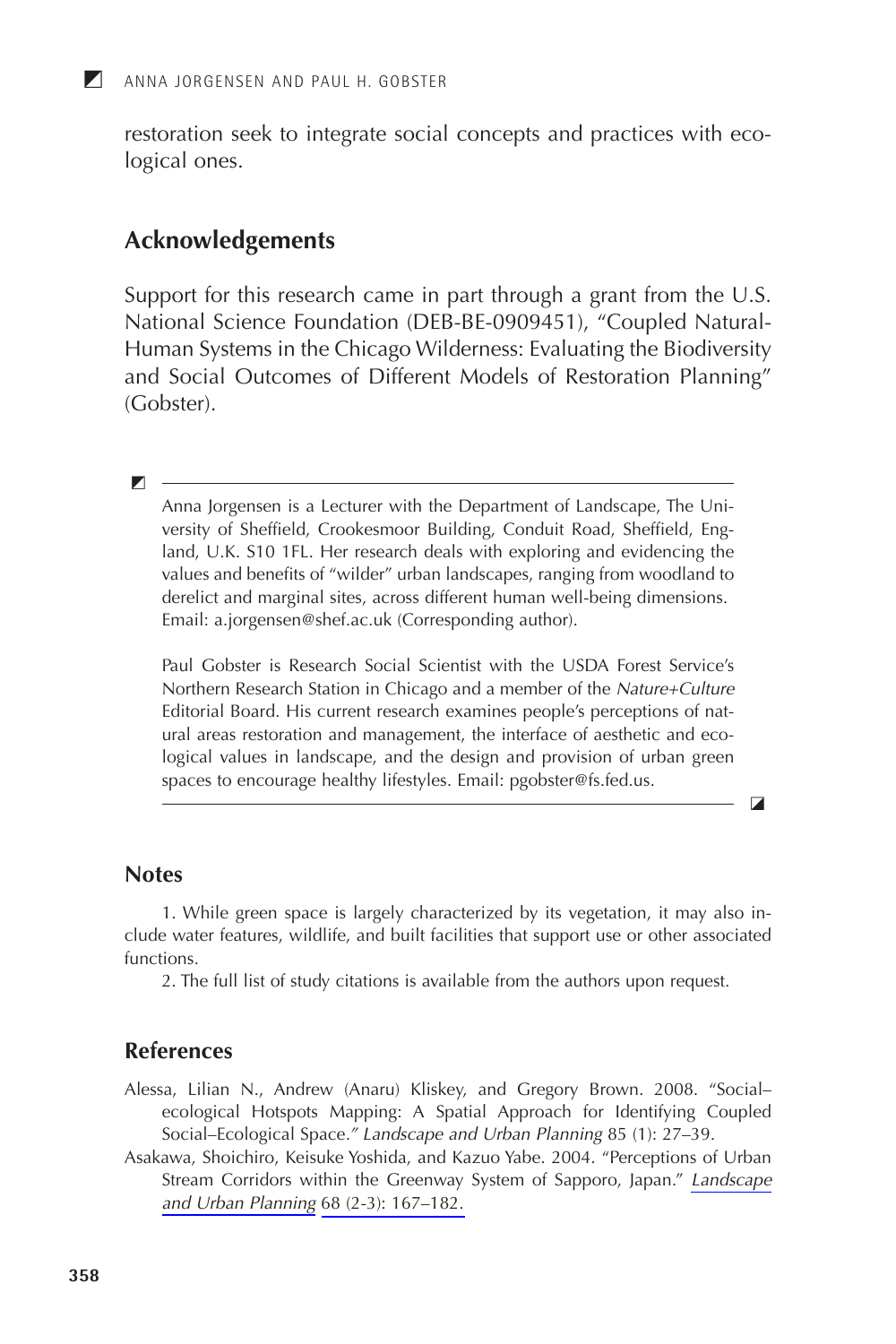$\overline{z}$ 

- Bell, Simon, Val Hamilton, Alicia Montarzino, Helen Rothnie, Penny Travlou, and Susana Alves. 2008. Greenspace and Quality of Life: A Critical Literature Review. Stirling, UK: Greenspace Scotland.
- Bell, Simon, Alicia Montarzino, and Penny Travlou. 2007. "Mapping Research Priorities for Green and Public Open Space in the UK." Urban Forestry and Urban Greening 6 (2): 103-115.
- Bjerke, Tore, Torbjørn Østdahl, Christer Thrane, and Einar Strumse, 2006. "Vegetation Density of Urban Parks and Perceived Appropriateness for Recreation." Urban Forestry and Urban Greening 5 (1): 35-44.
- Bodin, Maria, and Terry Hartig. 2003. "Does the Outdoor Environment Matter for Psychological Restoration Gained through Running?" Psychology of Sport and Exercise 4 (2): 141-153.
- Bonnes, Mirilia, David Uzzell, Guiseppe Carrus, and Tanika Kelay, 2007. "Inhabitants' and Experts' Assessments of Environmental Quality for Urban Sustainability." Journal of Social Issues 63 (1): 59-78.
- Borgström, Sara T., Thomas Elmqvist, Per Angelstam, and Christine Alfsen-Norodom. 2006. "Scale Mismatches in Management of Urban Landscapes." Ecology and Society 11(2): article 16. http://www.ecologyandsociety.org/vol11/iss2/art16/ (accesses 21 July 2010).
- Bright, Alan D., Susan C. Barro, and Randall T. Burtz. 2002. "Public Attitudes toward Ecological Restoration in the Chicago Metropolitan Region." Society and Natural Resources 15 (9): 763-785.
- Brzuszek, Robert F., and James Clark. 2007. "Are They Getting It? Visitors Respond to the Crosby Arboretum's Ecological Aesthetic." Landscape Architecture 97 (5): 78-85.
- BUWAL. 1998. Methoden zur Untersuchung und Beurteilung der Fliessgewässer: Modul-Stufen-Konzept, vol. 26. Bern: Mitteilungen zum Gewässerschutz.
- Byrne, Denis, Heather Goodall, Stephen Wearing, and Allison Cadzow. 2006. "Enchanted Parklands." Australian Geographer 37 (1): 103-115.
- Cochrane, Thomas, Rachel C. Davey, Chris Gidlow, Graham R. Smith, Jon Fairburn, Christopher J. Armitage, Hilde Stephansen, and Svetlana Speight. 2009. "Small Area and Individual Level Predictors of Physical Activity in Urban Communities: A Multi-Level Study in Stoke on Trent, England." International Journal of Environmental Research and Public Health 6 (2): 654-677.
- Daniel, Terry C. 2001. "Whither Scenic Beauty? Visual Landscape Quality Assessment in the 21st Century." Landscape and Urban Planning 54  $(1-3)$ : 267-281.
- De Groot, W. T., and R. J. G. van den Born. 2003. "Visions of Nature and Landscape Type Preferences: An Exploration in The Netherlands." Landscape and Urban Planning 63 (2): 127-138.
- De la Maza, Carmen Luz, Jaime Hernández, Horacio Bown, Manuel Rodriguez, and Francisco Escobedo. 2002. "Vegetation Diversity in the Santiago De Chile Urban Ecosystem." Arboricultural Journal 26: 347-357.
- De Vries, Sjerp, Robert A. Verheij, Peter P. Groenewegen, and Peter Spreeuwenberg. 2003. "Natural Environments/Healthy Environments? An Exploratory Analysis of the Relationship between Greenspace and Health." Environment and Planning A 35: 1717-1731.
- Del Tredici, Peter. 2010. "Spontaneous Urban Vegetation: Reflections of Change in a Globalized World." Nature and Culture 5 (3): 299-315.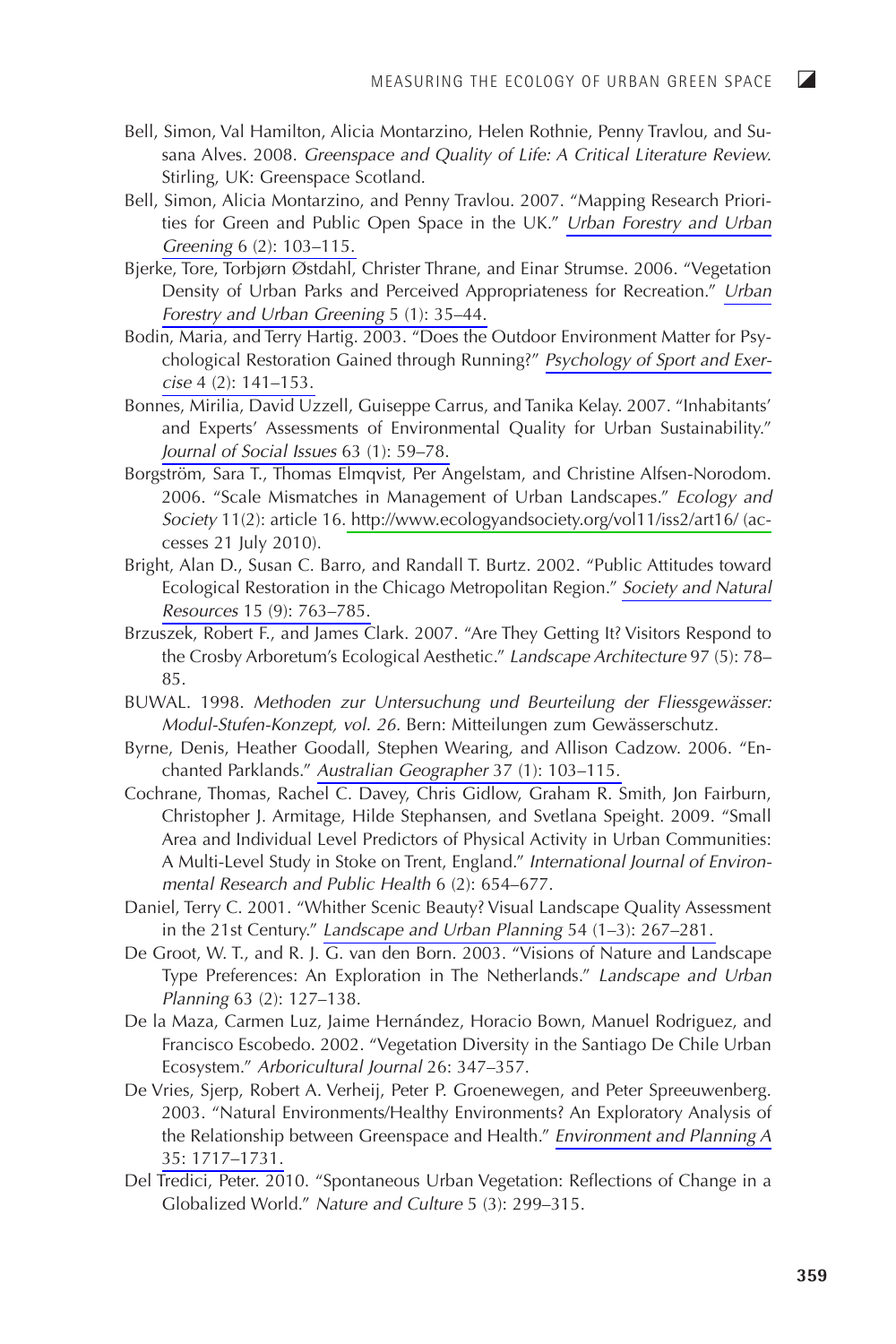И

- Dramstad, W.E., G. Fry, W. J. Fjellstad, B. Skar, W. Helliksen, M-L. B. Sollund, M. S. Tveit, A. K. Geelmuyden, and E. Framstad. 2001. "Integrating Landscape-Based Values: Norwegian Monitoring of Agricultural Landscapes." Landscape and Urban Planning 57 (3): 257-268.
- Frumkin, Howard. 2001. "Beyond Toxicity: Human Health and the Natural Environment" American Journal of Preventive Medicine 20 (3): 234-240.
	- 2006. "The Measure of Place." American Journal of Preventive Medicine 31  $(6)$ : 530-532.
- Fry, G., M. S. Tveit, Å. Ode, and M. D. Velarde. 2009. "The Ecology of Visual Landscapes: Exploring the Conceptual Common Ground of Visual and Ecological Landscape Indicators." Ecological Indicators 9 (5): 933-947.
- Fuller, Richard A., Katherine N. Irvine, Patrick Devine-Wright, and Kevin J. Gaston. 2007. "Psychological Benefits of Greenspace Increase with Biodiversity." Biology Letters 3: 390-394.
- Gobster, Paul H. 2008. "Yellowstone Hotspot: Reflections on Scenic Beauty, Aesthetics, and Ecology." Landscape Journal 27 (2): 291-308.
- Gyllin, Mats, and Patrik Grahn. 2005. "A Semantic Model for Assessing the Experience of Urban Biodiversity." Urban Forestry and Urban Greening 3 (3-4): 149-161.
- Hands, Denise E., and Robert D. Brown. 2002. "Enhancing Visual Preference of Ecological Rehabilitation Sites." Landscape and Urban Planning 58 (1): 57-70.
- Hartig, Terry, Gary W. Evans, Larry D. Jamner, Deborah S. Davis, and Tommy Garling. 2003. "Tracking Restoration in Natural and Urban Field Settings." Journal of Environmental Psychology 23 (2): 109-123.
- Head, Lesley, and Pat Muir. 2006. "Suburban Life and the Boundaries of Nature: Resilience and Rupture in Australian Backyard Gardens." Transactions, Institute of British Geographers 31 (NS): 505-524.
- Herzog, Thomas R. 1989. "A Cognitive Analysis of Preference for Urban Nature." Journal of Environmental Psychology 9 (1): 27-43.
- Herzog, Thomas R. 1992. "A Cognitive Analysis of Preference for Urban Spaces." Journal of Environmental Psychology 12 (3): 237-248.
- Herzog, Thomas R., Hong C. Chen, and Jessica S. Primeau. 2002. "Perception of the Restorative Potential of Natural and Other Settings." Journal of Environmental Psychology 22 (3): 295-306.
- Home, Robert, Claudia Keller, Peter Nagel, Nicole Bauer, and Marcel Hunziker. 2010. "Cultural and Biological Determinants in the Evaluation of Urban Green Spaces." Environment and Behavior 42 (4): 494-532.
- Hur, Misun, Jack L. Nasar, and Bumseok Chun. 2009. "Neighborhood Satisfaction, Physical and Perceived Naturalness and Openness." Journal of Environmental Psychology 32 (1): 52-59.
- Ingram, Mrill. 2008. "Urban Ecological Restoration." Ecological Restoration 26 (3):  $175 - 177.$
- Junker, Berit, and Matthias Buchecker. 2008. "Aesthetic Preferences versus Ecological Objectives in River Restorations." Landscape and Urban Planning 85 (3-4):  $141 - 154.$
- Kaplan, Rachel. 2007. "Employees' Reactions to Nearby Nature at Their Workplace: The Wild and the Tame." Landscape and Urban Planning 84 (1): 17-24.
- Kaplan, Rachel, and Stephen Kaplan. 1989. The Experience of Nature: A Psychological Perspective. Cambridge, UK: Cambridge University Press.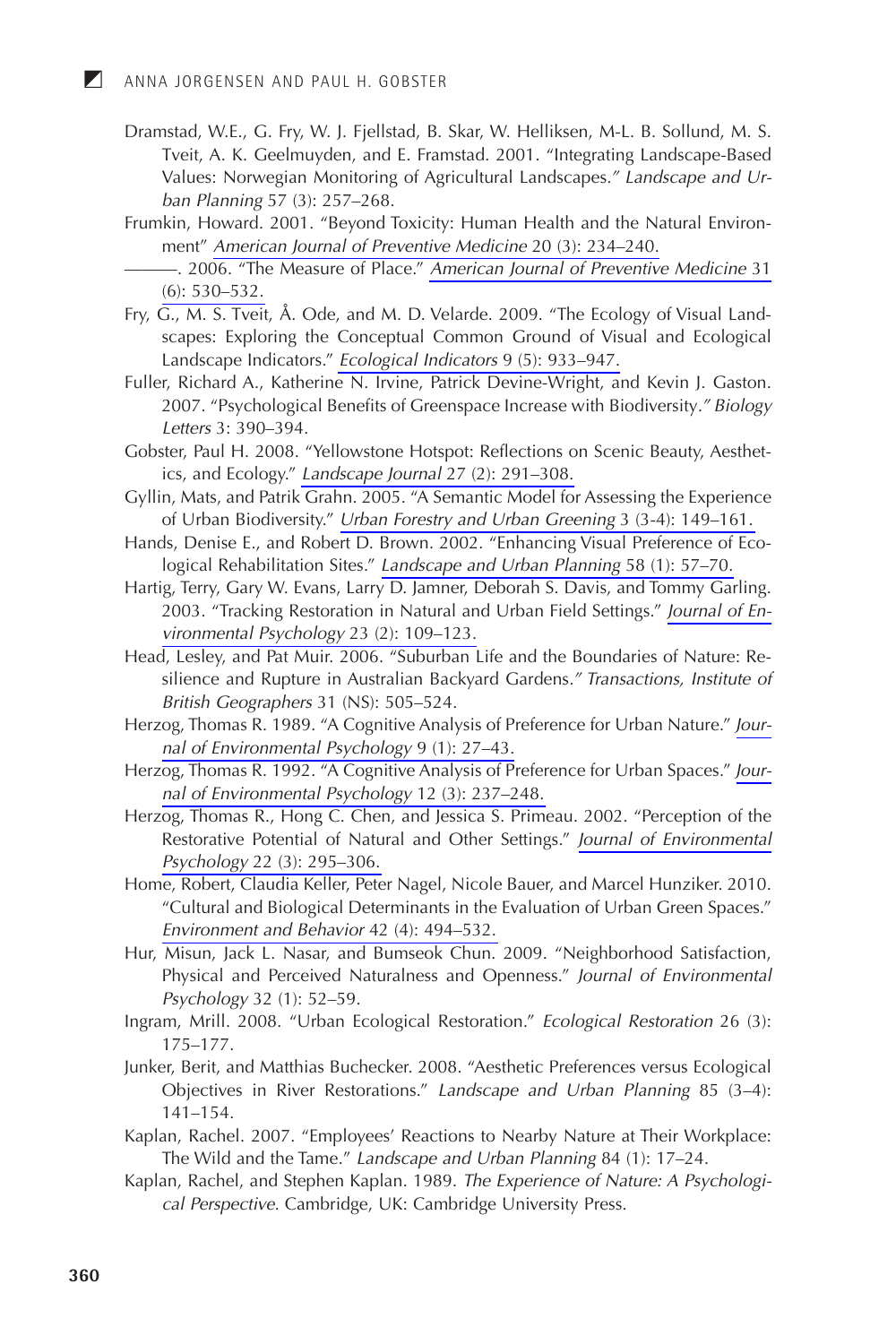- Kaplan, Stephen, Rachel Kaplan, and John S. Wendt. 1972. "Rated Preference and Complexity for Natural and Urban Visual Material." Perception and Psychophysics 12 (4): 354-356.
- Kerr, John L., Hakeui Fujiyama, Atsuko Sugano, Taito Okamura, Milan Chang, and Francis Onouha. 2005. "Psychological Responses to Exercising in Laboratory and Natural Environments." Psychology of Sport and Exercise 7 (4): 345–359.
- Kinzig, Ann P., Paige Warren, Chris Martin, Diane Hope, and Madhusuan Katti. 2005. "The Effects of Human Socioeconomic Status and Cultural Characteristics on Urban Patterns of Biodiversity." Ecology and Society 10 (1): 23.
- Lafortezza, Raffaele, Robert C. Corry, Giovanni Sanesi, and Robert D. Brown. 2008. "Visual Preference and Ecological Assessments for Designed Alternative Brownfield Rehabilitations." Journal of Environmental Management 89 (3): 257–269.
- Lamb, Richard J., and Alan T. Purcell. 1990. "Perception of Naturalness in Landscape and Its Relationship to Vegetation Structure." Landscape and Urban Planning 19  $(4): 333 - 352.$
- Laumann, Karin, Tommy Garling, and Kjell Morten Stormark. 2003. "Selective Attention and Heart Rate Responses to Natural and Urban Environments." Journal of Environmental Psychology 23: 125-134.
- Lee, Sang-Woo, Christopher D. Ellis, Byoung-Suk Kweon, and Sung-Kwon Hong. 2008. "Relationship between Landscape Structure and Neighborhood Satisfaction in Urbanized Areas." Landscape and Urban Planning 85 (1): 60-70.
- Lindemann-Matthies, Petra, and Elisabeth Bose. 2007. "Species Richness, Structural Diversity and Species Composition in Meadows Created by Visitors of a Botanical Garden in Switzerland." Landscape and Urban Planning 79 (3-4): 298–307.
- Lindemann-Matthies, Petra, Xenia Junge, and Diethard Matthies. 2010. "The Influence of Plant Diversity on People's Perception and Aesthetic Appreciation of Grassland Vegetation." Biological Conservation 143: 195-202.
- Maas J., R. A. Verheij, P. P. Groenewegen, S. de Vries, and P. Spreeuwenberg. 2006. "Green Space, Urbanity, and Health: How Strong Is the Relation?" Journal of Epidemiology and Community Health 60: 587-592.
- Maas J., R. A. Verheij, S. de Vries, P. Spreeuwenberg, F. G. Schellevis, and P. P. Groenewegen. 2009. "Morbidity Is Related to a Green Living Environment." Journal of Epidemiology and Community Health 63 (12): 967–973.
- Maller, Cecily, Mardie Townsend, Peter Brown, and Lawrence St. Leger. 2002. Healthy Parks Healthy People: The Health Benefits of Contact with Nature in a Park Context: A Review of the Literature. Melbourne: Deakin University and Parks Victoria.
- Millennium Ecosystem Assessment. 2003. Ecosystems and Human Wellbeing: A Framework for Assessment. Washington DC: Island Press.
- Mitchell, Richard, and Frank Popham. 2008. "Effect of Exposure to Natural Environment on Health Inequalities: An Observational Population Study." Lancet 372: 1655-1660.
- Morton, S. R., O. Hoegh-Guldberg, D. B. Lindenmayer, M. Harriss Olson, L. Hughes, M.T. McCulloch, S. McIntyre, H. A. Nix, et al. 2009. "The Big Ecological Questions Inhibiting Effective Environmental Management in Australia." Austral Ecology 34 (1): 1-9.
- Mozingo, Louise M. 1997. "The Aesthetics of Ecological Design: Seeing Science as Culture." Landscape Journal 16 (1): 46-59.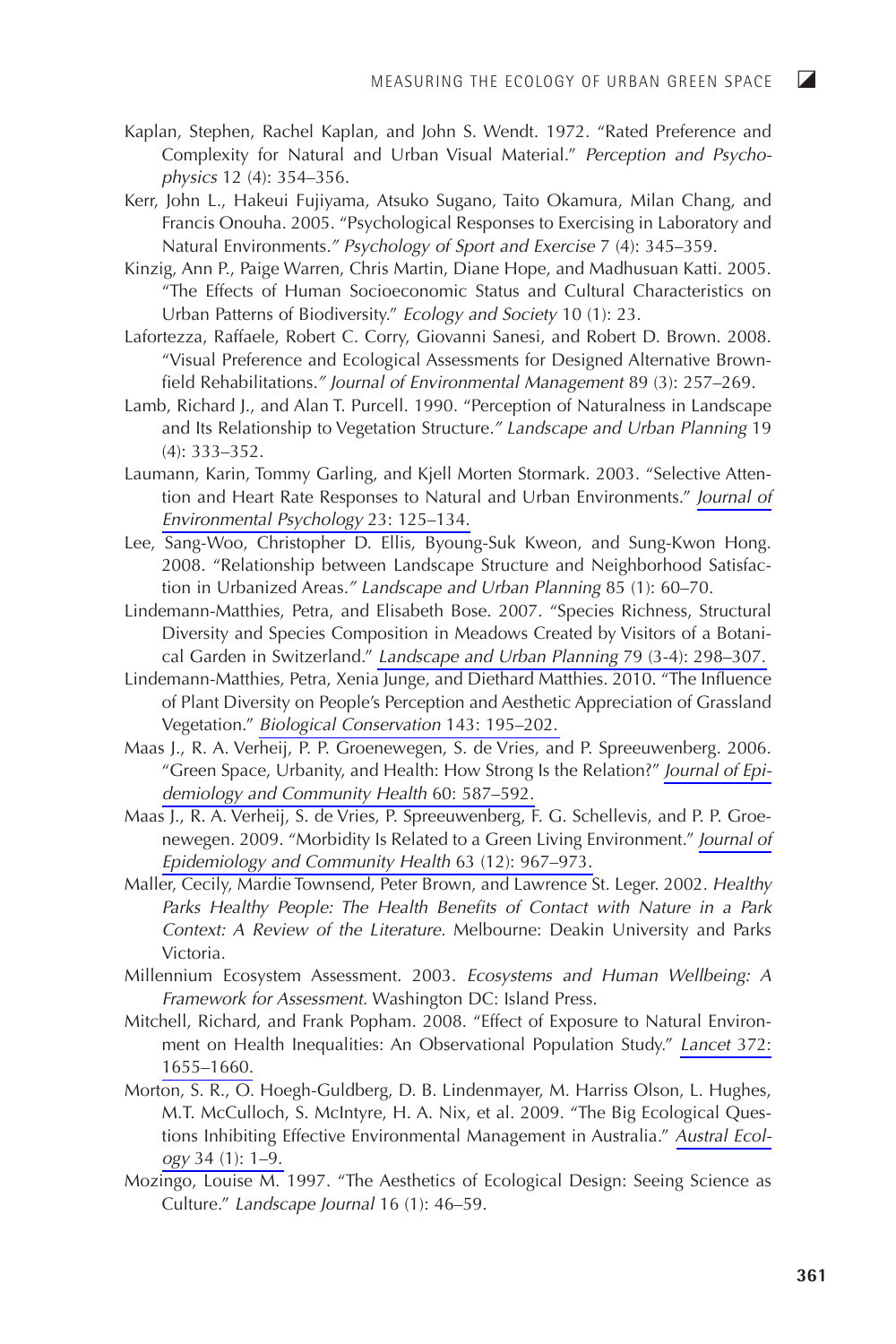- Nasar, Jack L. 2008. "Assessing Perceptions of Environments for Active Living." American Journal of Preventive Medicine 34 (4): 357-363.
- Nassauer, Joan I. 1995. "Messy Ecosystems, Orderly Frames." Landscape Journal 14:  $161 - 170.$
- Nassauer, Joan I. 2004a. "Monitoring the Success of Metropolitan Wetland Restorations: Cultural Sustainability and Ecological Function." Wetlands 24 (4): 756– 765
- Nassauer, Joan I. 2004b. "Exurban Residential Subdivision Development: Effects on Water Quality and Public Perception." Urban Ecosystems 7 (3): 267-281.
- Neuvonen, Marjo, Tuija Sievänen, Susan Tönnes, and Terhi Koskela, 2007. "Access to Green Areas and the Frequency of Visits: A Case Study in Helsinki." Urban Forestry and Urban Greening 6 (4): 235-247.
- Nowak, David J., and John F. Dwyer, Jr. 2007. "Understanding the Benefits and Costs of Urban Forest Ecosystems." Pp. 25-46 in Urban and Community Forestry in the Northeast, 2nd ed., ed. John E. Kuser. New York: Springer.
- Ode, Åsa, Gary Fry, Mari S. Tveit, Pernette Messager, and David Miller. 2009. "Indicators of Perceived Naturalness as Drivers of Landscape Preference." Journal of Environmental Management 90 (1): 375-383.
- Özgüner, Halil, and Anthony D. Kendle, 2006. "Public Attitudes Towards Naturalistic Versus Designed Landscapes in the City of Sheffield (UK)." Landscape and Urban Planning 74 (2): 139-157.
- Parsons, Russ. 1995. "Conflict between Ecological Sustainability and Environmental Aesthetics: Conundrum, Canärd or Curiosity." Landscape and Urban Planning 32: 227-244.
- Purcell, A. Terrence, and Richard J. Lamb. 1998. "Preference and Naturalness: An Ecological Approach." Landscape and Urban Planning 42 (1): 57-66.
- Simonič, Tanja. 2003. "Preference and Perceived Naturalness in Visual Perception of Naturalistic Landscapes." Zb. Bioteh. Fak. Univ. Ljublj. Kmet. 81 (2): 369-387.
- Snep, Robbert, Ekko van Ierland E., and Paul Opdam. 2009. "Enhancing Biodiversity at Business Sites: What are the Options, and Which of these do Stakeholders Prefer?" Landscape and Urban Planning 91 (1): 26-35.
- Soliva, Reto, and Marcel Hunziker. 2009. "How do Biodiversity and Conservation Values Relate to Landscape Preferences? A Case Study from the Swiss Alps." Biodiversity Conservation 18 (9): 2483-2507.
- Staats, Henk, Arenda Kieviet, and Terry Hartig. 2003. "Where to Recover from Attentional Fatigue: An Expectancy-Value Analysis of Environmental Preference." Journal of Environmental Psychology 23 (2): 147-157.
- Sugiyama, Takemi, and Catherine Ward Thompson. 2008. "Associations between Characteristics of Neighbourhood Open Space and Older People's Walking." Urban Forestry and Urban Greening 7 (1): 41-51.
- Takano, T., K. Nakamura, and M. Watanabe. 2002. "Urban Residential Environments and Senior Citizens' Longevity in Megacity Areas: The Importance of Walkable Green Spaces." Journal of Epidemiology and Community Health 56 (12): 913-918.
- Tress, Bärbel, Gunther Tress, Arnold van der Valk, and Gary Fry, eds. 2003. Potential and Limitations of Interdisciplinary and Transdisciplinary Landscape Studies. Wageningen: Delta Series 2.